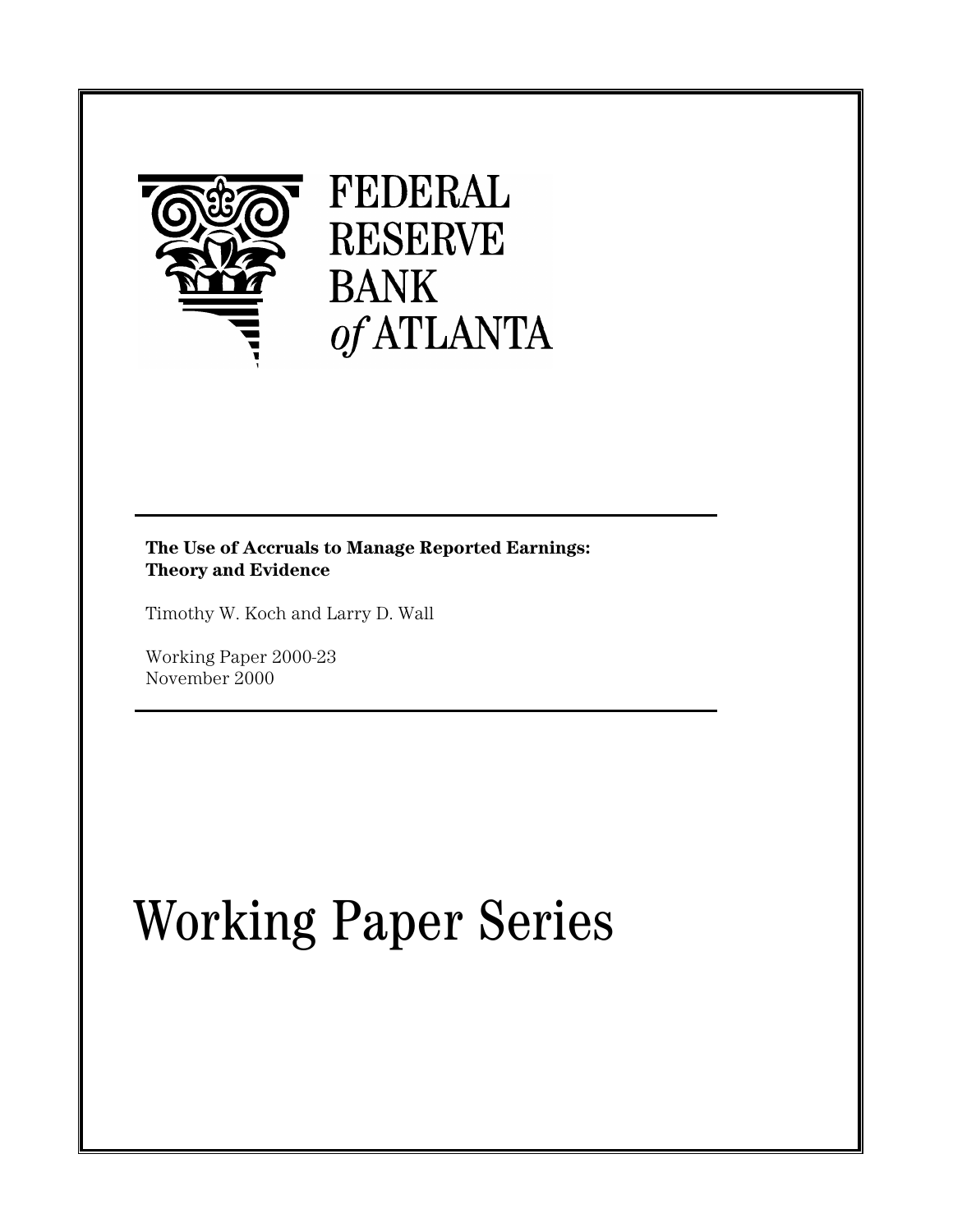# **The Use of Accruals to Manage Reported Earnings: Theory and Evidence**

Timothy W. Koch and Larry D. Wall

Federal Reserve Bank of Atlanta Working Paper 2000-23 November 2000

**Abstract:** This paper develops a model in which firm managers maximize their own compensation by using accruals to manage reported earnings. The results of the model suggest that the form of the managerial compensation function and managerial time preferences may have an important influence on the relationship between accruals and latent earnings. Among the possible relationships suggested by the model are strategies we call Smooth Income, Occasional Big Bath, Live for Today, and Maximize Variability, each of which suggests a different reporting strategy pursued by managers. Most empirical tests of accruals are inconsistent with this and other theoretical models because they include a single earnings variable in a linear regression analysis. Instead, we document the reporting of accruals by two firms, Sunbeam and Citicorp, that is consistent with the "Live for Today" and "Occasional Big Bath" strategies.

JEL classification: G30, J33, M41

Key words: discretionary accruals, earnings management, executive compensation

The authors thank Sherley Wilson and Nichole Castater for research assistance and George Benston, Matej Blasko, Richard Bower, Mary Lea McAnally, Pam Peterson, Joe Sinkey, Steve Smith, and seminar participants at the University of South Carolina, Georgia State University, the University of Tennessee, and the Tenth Annual Conference on Financial Economics and Accounting for helpful comments. The views expressed here are the authors' and not necessarily those of the Federal Reserve Bank of Atlanta or the Federal Reserve System. Any remaining errors are the authors' responsibility. This paper is preliminary and incomplete. Comments are welcome but please do not quote without permission.

Please address questions regarding content to Larry D. Wall, Research Department, Federal Reserve Bank of Atlanta, 104 Marietta Street, N.W., Atlanta, Georgia 30303, 404-521-8937, larry.wall@atl.frb.org, or Timothy W. Koch, The Darla Moore School of Business, University of South Carolina, Columbia.

The full text of Federal Reserve Bank of Atlanta working papers, including revised versions, is available on the Atlanta Fed's Web site at http://www.frbatlanta.org/publica/work\_papers/index.html. To receive notification about new papers, please use the on-line [publications order form](http://www.frbatlanta.org/publica/ordform.cfm), or contact the Public Affairs Department, Federal Reserve Bank of Atlanta, 104 Marietta Street, N.W., Atlanta, Georgia 30303-2713, 404-521-8020.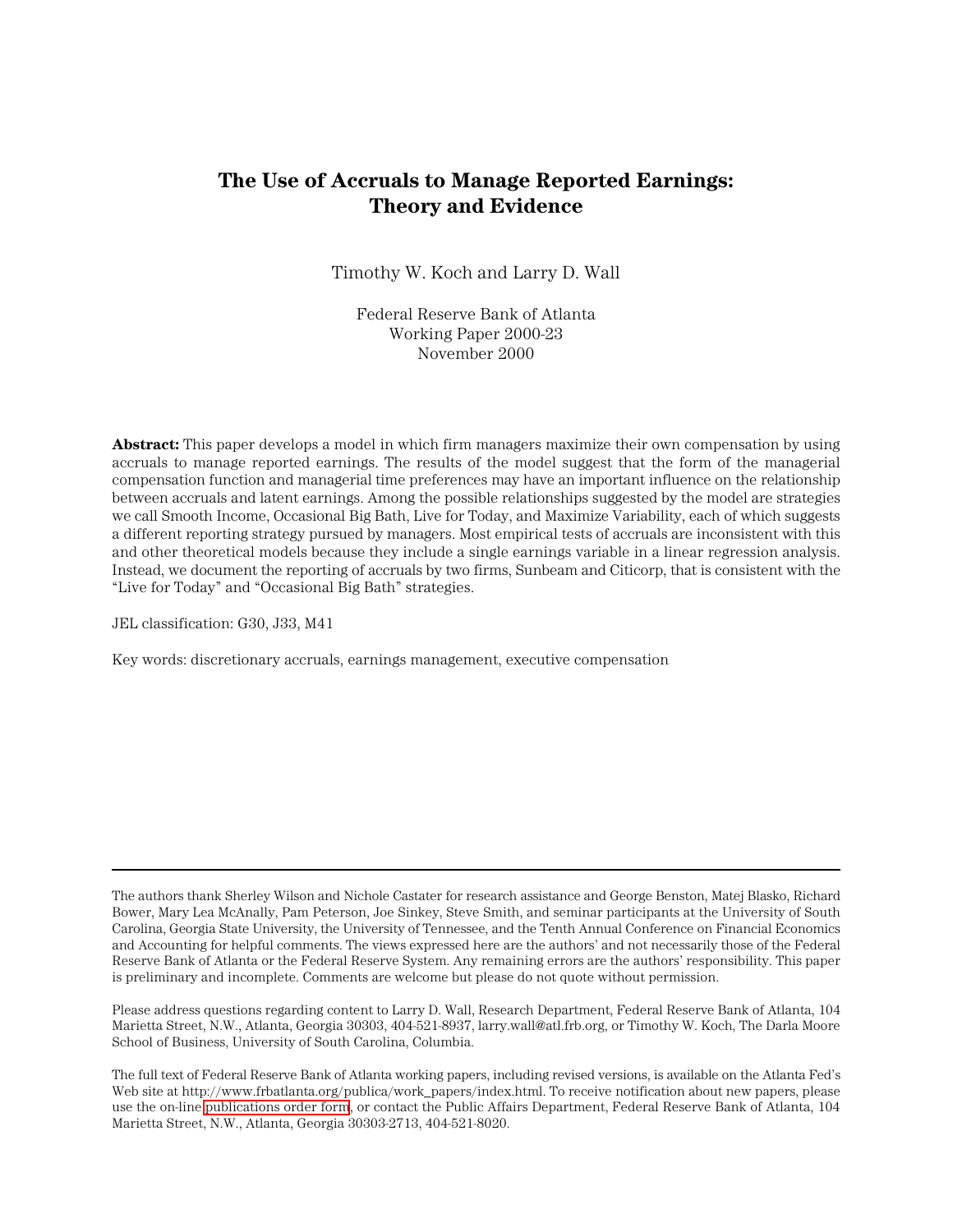# **The Use of Accruals to Manage Reported Earnings:**

#### **Theory and Evidence**

#### **I. Introduction**

After being named CEO of Sunbeam Corporation in June 1996, Al Dunlap brought about dramatic change in the firm's reported financial performance. In 1996, Sunbeam reported a loss in excess of \$200 million --- followed the next year by net income of almost \$110 million. When he accepted the CEO position, Dunlap negotiated a compensation package that included substantial stock grants, stock options, and a large salary and benefits. With the improved performance, Dunlap's salary and benefits package was increased further in 1998. In 1998 and 1999 Sunbeam reported losses and Dunlap was no longer CEO. According to Laing (1998), much of the variation in Sunbeam's financials reflected a discretionary use of accruals and other accounting ploys to move expenses to 1996 and increase reported net income in 1997.

During the second quarter of 1987, Citicorp announced that it was adding \$3 billion to its allowance for loan losses in recognition that it would likely realize significant losses on some of the sovereign debt the bank owned. This quarterly allocation was more than 70 percent greater than the total size of the allowance at the beginning of the year. Zweig (1995) described the provisions reported by Citicorp as "the largest amount that Citicorp could set aside without being seriously wounded." In retrospect, it appears that John Reed, CEO of Citicorp, decided to formally recognize the entire understatement of the allowance in prior periods via a large provision during one brief period.

These dramatic examples of earnings volatility and the general use of accounting accruals to manage earnings have attracted the interest of both policymakers and academics. Securities and Exchange Commission (SEC) Chairman Levitt focused on the use of accounting accruals to mislead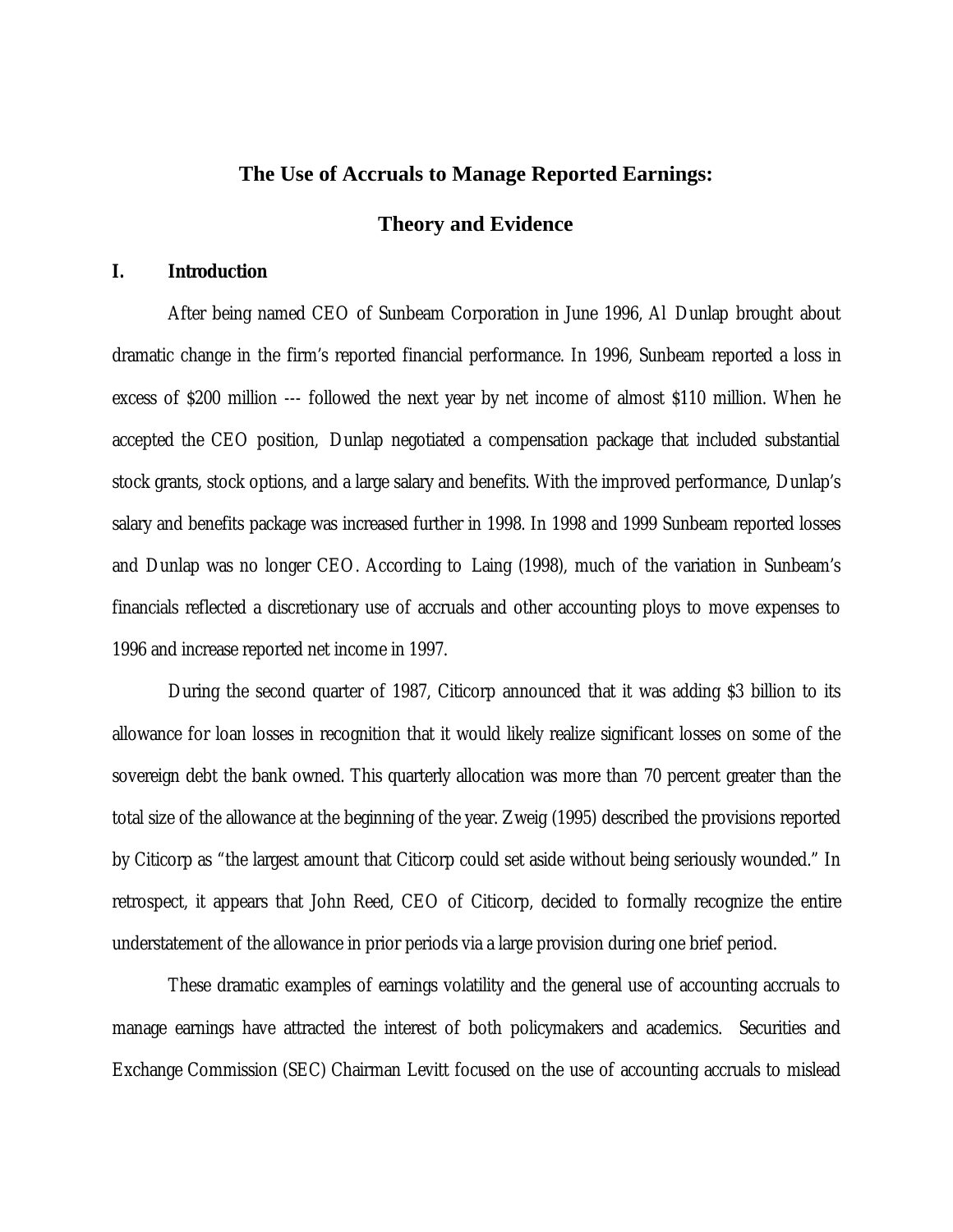investors in a talk he called "The 'Numbers' Game." In September 1998 Levitt argued that "the motivation to meet Wall Street earnings expectations may be overriding common sense business practices."<sup>1</sup> In the zeal to satisfy consensus earnings estimates and project a smooth earnings path, wishful thinking may be winning the day over faithful representation." His address pointed to five common accounting gimmicks. One of these "gimmicks" was what he called "Miscellaneous 'Cookie Jar Reserves,'" which included the use of "unrealistic assumptions" to estimate accruals such as sales returns, loan losses and warranty costs. He argued that firms using such practices "stash accruals in cookie jars during good times and reach into them when needed in the bad times."

The use of accounting gimmicks raises important questions, such as, What are the incentives to manage earnings? and What is the optimal reporting policy given these incentives? A firm's use of discretionary accruals is under the control of its senior management, especially the firm's CEO. The policy set by any CEO for determining discretionary accruals may be expected to be one which maximizes the CEO's utility. Theoretical analysis from Lambert (1984), Dye (1988) and Fudenberg and Tirole (1995) suggests that the shareholder wealth maximizing compensation contract offered by the firm to the CEO will induce the CEO to smooth earnings. Other theoretical analysis from Healy (1985) and Degeorge, Patel and Zechhauser (1999) suggests that for some compensation functions, the CEO will set a policy of hitting the earnings target via accrual management, if possible.<sup>2</sup> However, if accruals management will be insufficient to raise reported income to the target, the CEO will seek to minimize current reported expenses in order to provide additional discretion to boost future earnings. Thus, the existing theoretical literature finds that firms will attain their earnings target if possible, but it may disagree on what firms will do if they cannot attain the target.

This paper extends the existing literature by providing a more general analysis of how a firm's expense accrual management policies depend upon CEO compensation.<sup>3</sup> CEO compensation is allowed to depend on a fixed bonus for attaining a reported earnings target, a linear variable bonus for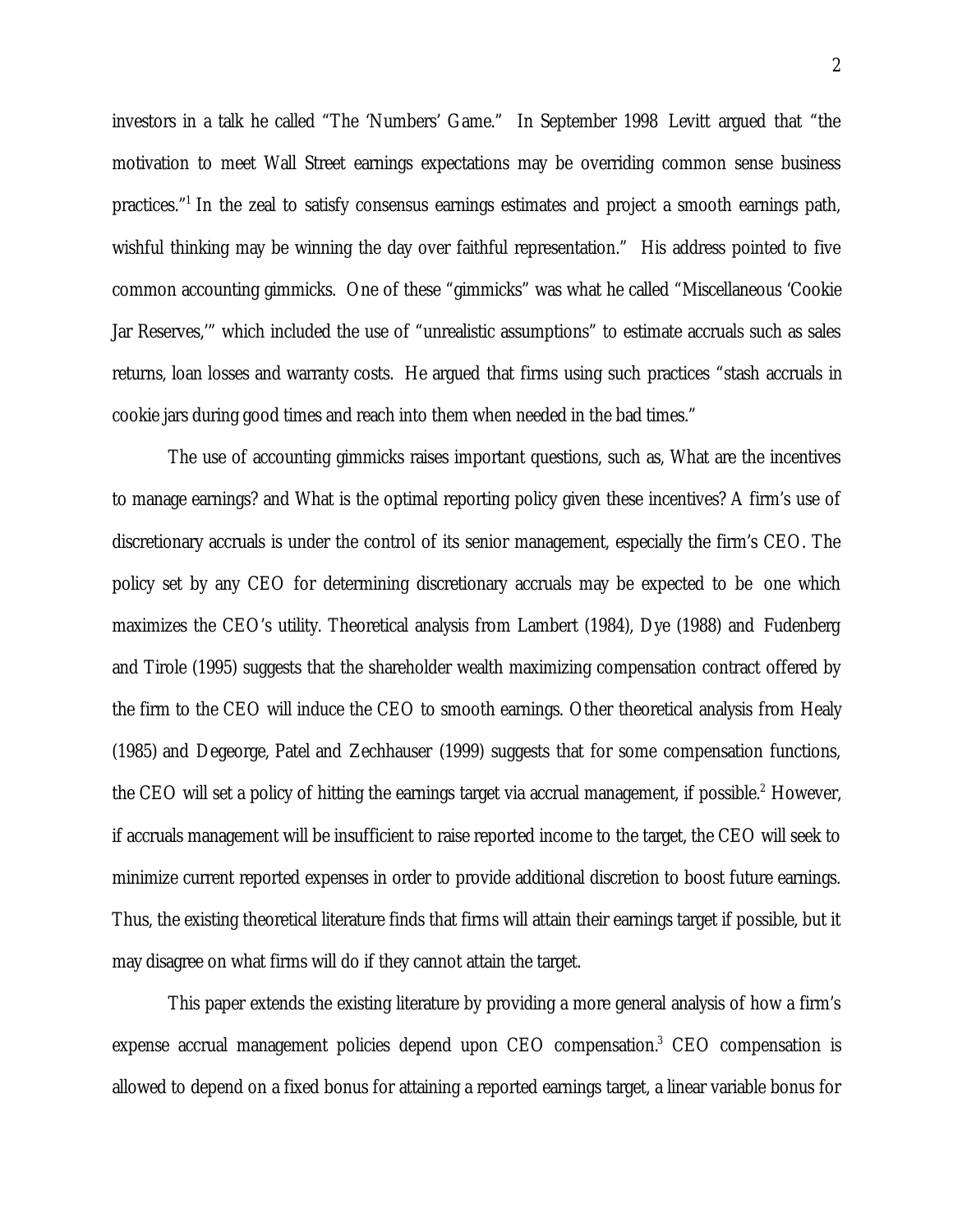exceeding the target, and a linear variable penalty for reporting income below the target. In addition, CEO time preference is allowed to vary between zero and infinity. The results suggest that simple variations on these four parameters are able to produce widely different earnings management policies. Our model incorporates the Healy and Degeorge, et al. results, which we call the "Occasional Big Bath," as one of four possible outcomes. Another outcome, "Smooth Income," produces a result similar to Lambert (1984), Dye (1988), and Fudenberg and Tirole (1995) in a setting similar to that of Fudenberg and Tirole.<sup>4</sup> A third possible result, which we call "Live for Today," is that managers may always maximize reported earnings by minimizing accruals. The fourth, possibly surprising, outcome is labeled "Maximize Variability" and arises when variable bonuses are not limited as in Healy, with the result that firms with sufficiently high or sufficiently low earnings will move away from their shortterm net income target. The outcome that best describes the behavior of any single firm is a function of the manager's compensation function and time preference. Ours is the first research to provide a theoretical framework for the Live for Today and Maximize Variability outcomes, and a general model that characterizes all four outcomes dependent on the choice of key parameters.

We examine the implications of the model for the "Live for Today" and "Occasional Big Bath" strategies by documenting the reporting behavior of Sunbeam and Citicorp around key events in each firm's recent performance. The two case studies demonstrate situations where manager compensation and a firm's ability to meet its earnings target seemingly affect the reporting of accruals in a manner consistent with these outcomes.

The remainder of the paper is organized as follows. The next section develops the model. The third section develops the model's results. The fourth section presents the case studies and the paper concludes with summary remarks.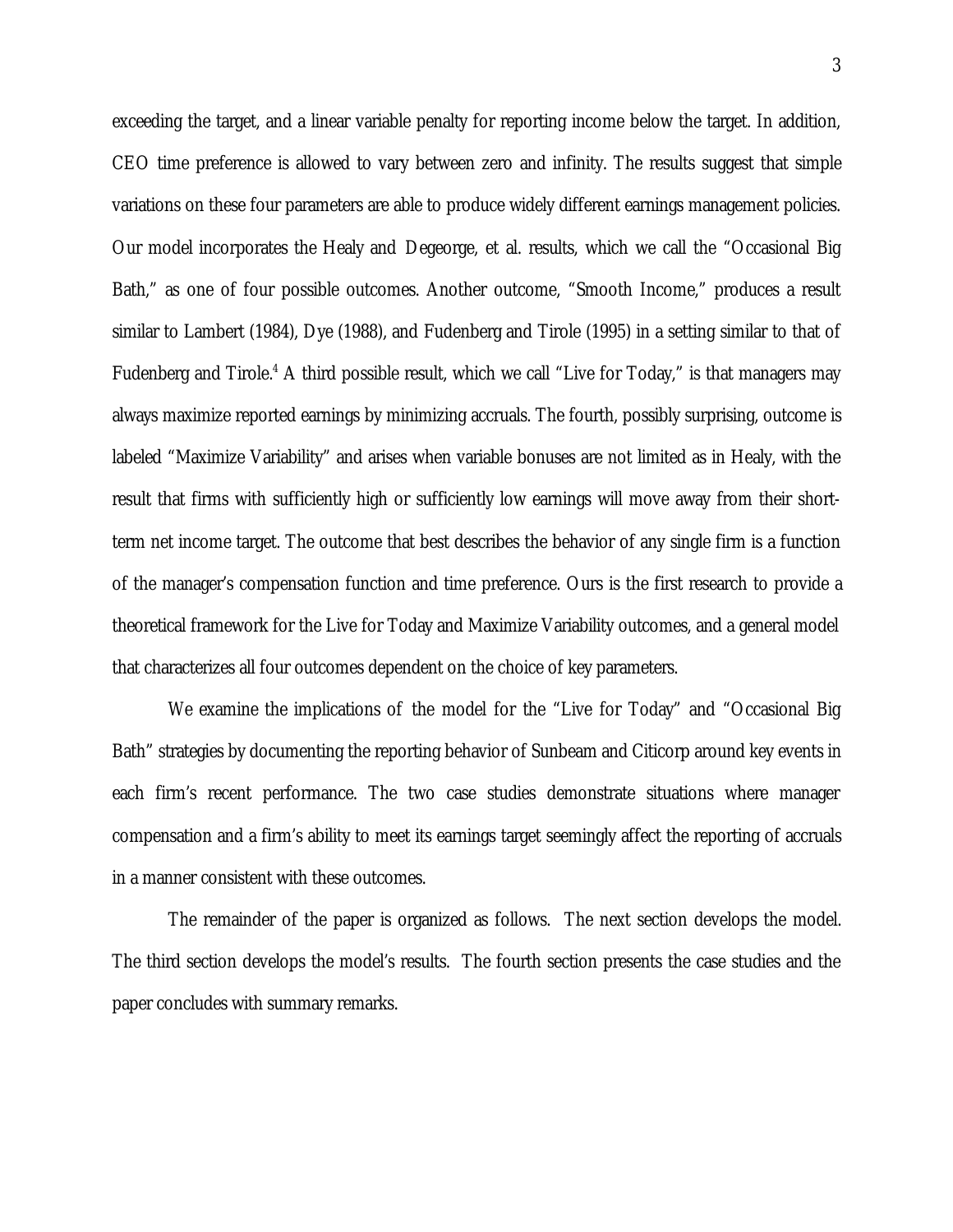#### **II. The Model**

The model includes three agents, a manager, the firm's board of directors, and an auditor. The manager is risk neutral and discounts future earnings at the rate of *r* per period. The firm's directors set the manager's compensation contract, which provides the manager's objective function. The auditor specifies minimum and maximum levels of discretionary accruals, *DA.*

The model has two dates. At the first date, t, the manager determines *DA* given the predetermined level of the firm's latent earnings, *LE<sup>t</sup>* . The combination of the fixed and discretionary items yields the firm's reported earnings, *RE<sup>t</sup>* :

$$
RE_t = LE_t - DA_t \tag{1}
$$

The board of directors authorizes the manager to receive a salary, normalized to zero, and a bonus payment at time *t, BP<sub>t</sub>,* which is a function of the relationship between the target earnings,  $TE_t$ , set by the board of directors and realized earnings. Although target earnings may differ between periods 1 and 2, the other terms of the bonus function are the same in both periods  $j$ ,  $j = t$ ,  $t+1$ :

$$
BP(RE_j) = FB + VB(RE_j - TE_j)
$$
 if  $RE_j \ge TE_j$ , and  

$$
BP(RE_j) = VP(RE_j - TE_j)
$$
 otherwise, (2)

with

*FB*, *VB*,  $VP \geq 0$ .

where

 $FB = fixed-bonus$  payment, *VB* = variable-bonus rate, and

 $VP =$  variable-penalty rate.<sup>5</sup>

The reported earnings of the firm at time  $t+1$ ,  $RE_{t+1}$ , depend on a random component and a fixed component. The random component is the latent earnings of the firm from operations,  $LE_{t+1}$ , which has a probability density function of  $p(LE_{t+1})$ . The fixed component is the negative of the firm's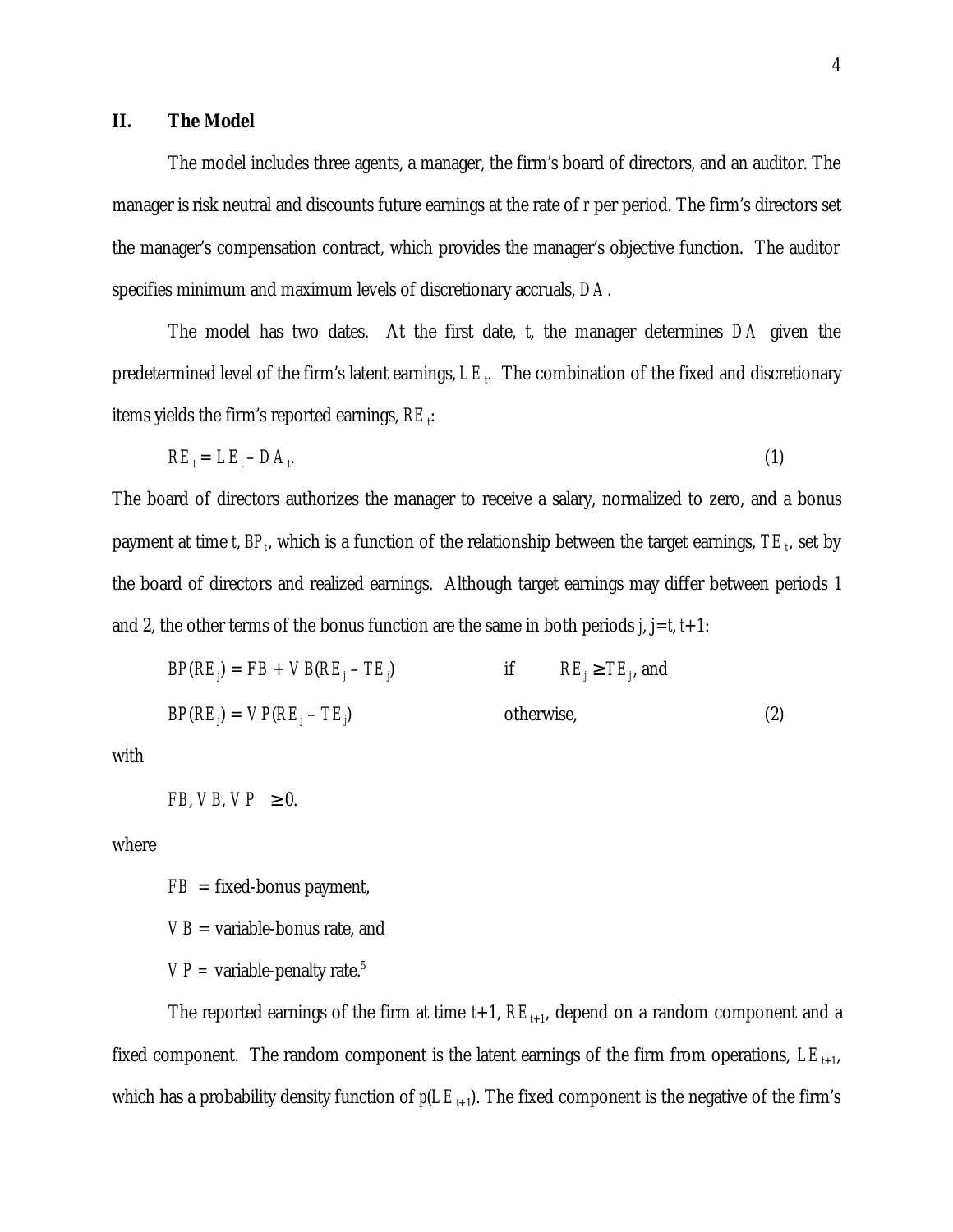*DA* at time *t* added back to net income. The fixed component exists as a simplified way of operationalizing the assumption that current discretionary accruals constrain future discretionary accruals. If *DA<sup>t</sup>* is positive, the subsequent recovery into income recognizes that excess accruals in one period provides a sort of hidden capital which will be taken back into income in a subsequent period. If  $DA_t$  is negative, adding  $DA_t$  back into income in *t*+1 recognizes that firms have reduced discretion in future periods.

The value of reported earnings at  $t+1$ ,  $RE_{t+1}$ , including both the random and fixed items, is

$$
RE_{t+1} = LE_{t+1} + DA_t \tag{3}
$$

Thus, the manager's objective function is:

$$
\max_{DA} E(ME) = BP(RE) + E(BP(RE_{t+1})) / (1+r) \tag{4}
$$

where

*ME* = discounted value of managerial earnings, and

 $E$  = expectations operator.

The firm's auditors impose limits on management's choice of  $DA_t$  to maximize its objective function. These constraints take two forms:

$$
MINA_t \le DA_t \le MAXA_t
$$

where

 $MINA_t$  = minimum  $DA_t$  permitted by the auditor, and

 $MAXA_t =$  maximum  $DA_t$  permitted by the auditor.

Although auditors would rarely, if ever, publicly disclose their limits on discretionary accruals, the existence of such limits is consistent with regulatory behavior such as that evidenced by the SEC when it recently forced SunTrust to reduce its reported loan loss provisions.<sup>6</sup>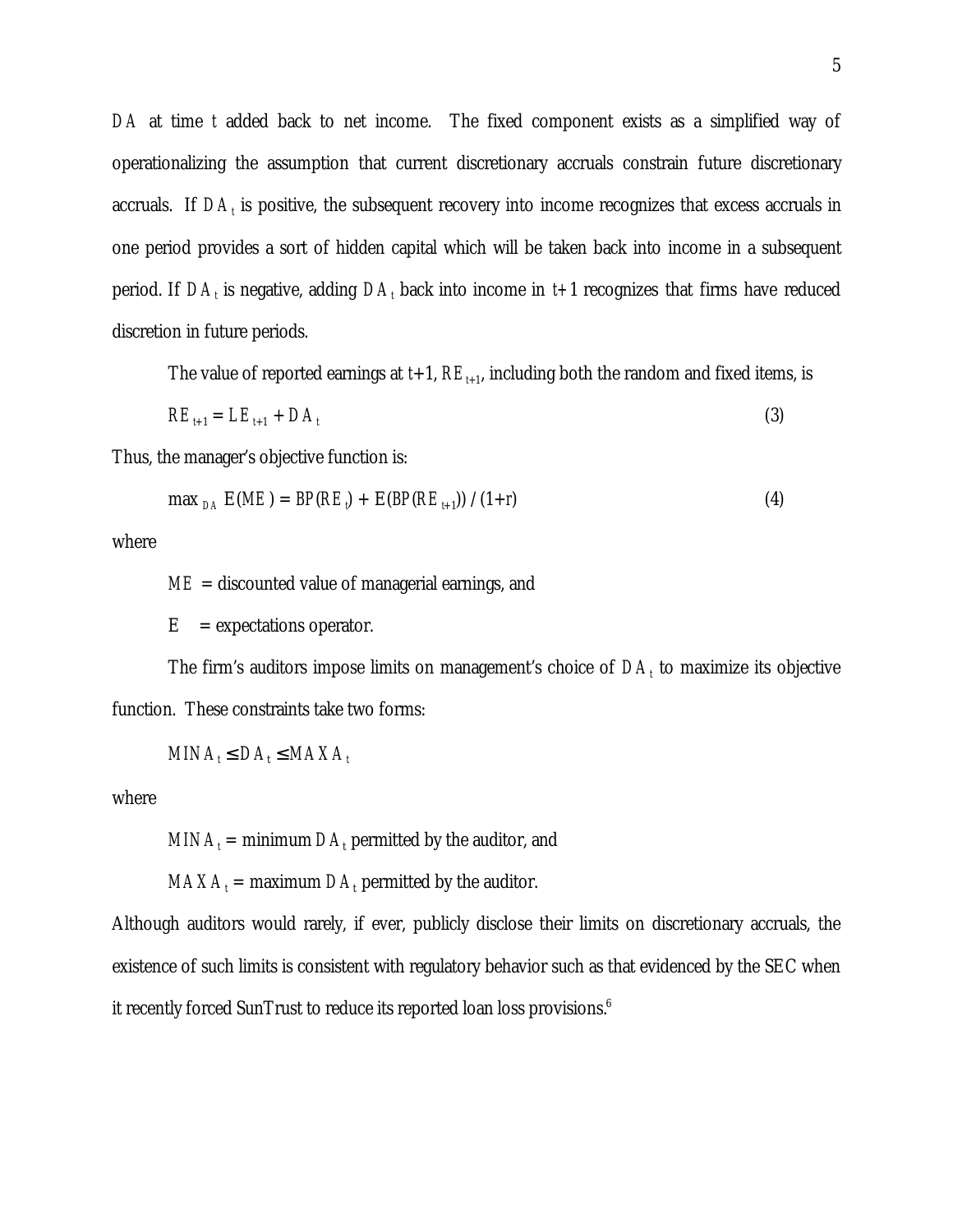#### **III. Model results**

The model results are trivial in the extreme case where the auditors' constraints eliminate any discretion the manager has over loan loss provisions. In this case

$$
DA_t = MINA_t = MAXA,
$$

where

 $MINA_t =$  $=$  minimum  $DA_t$  permitted by the auditor, and

 $MAXA_t =$  maximum  $DA_t$  permitted by the auditor

The remainder of this subsection considers the problem when the manager has some discretion over the choice of *DA<sup>t</sup>* . The first two parts analyze special cases in which the manager must attain the time *t* reported earnings target, and when the manager cannot attain the time *t* reported earnings target, respectively. Subsection 2.3 builds on the first two parts to consider the general problem of a manager's choice of *DA<sup>t</sup>* .

# **A. Firm is constrained to attain the reported earnings target**

Assume that latent earnings at time *t* are sufficiently high so that the firm will attain its time *t* earnings target for any value of  $DA_t$  that lies within the bounds set by the auditors. That is,

$$
MAXA_t \leq TLE_t \cdot LE_t
$$

with

$$
TLE_{t+1} = TE_{t+1} - DA_t
$$

Where *TLE*<sub>t<sup>+1</sub></sup> represents latent earnings required to obtain the target for reported earnings at time</sub> *t*+1. In this case the manager's problem is:

$$
\max E(ME) = \max(B + VB(RE_{t} - TE_{t}))
$$
  
+  $\frac{1}{1+r} \int_{-\infty}^{TLE} VP(RE_{t+1} - TE_{t+1}) p(LE_{t+1}) dLE_{t+1}$   
+  $\frac{1}{1+r} \int_{TLE}^{-\infty} (B + VB(RE_{t+1} - TE_{t+1})) p(LE_{t+1}) dLE_{t+1}$  (5)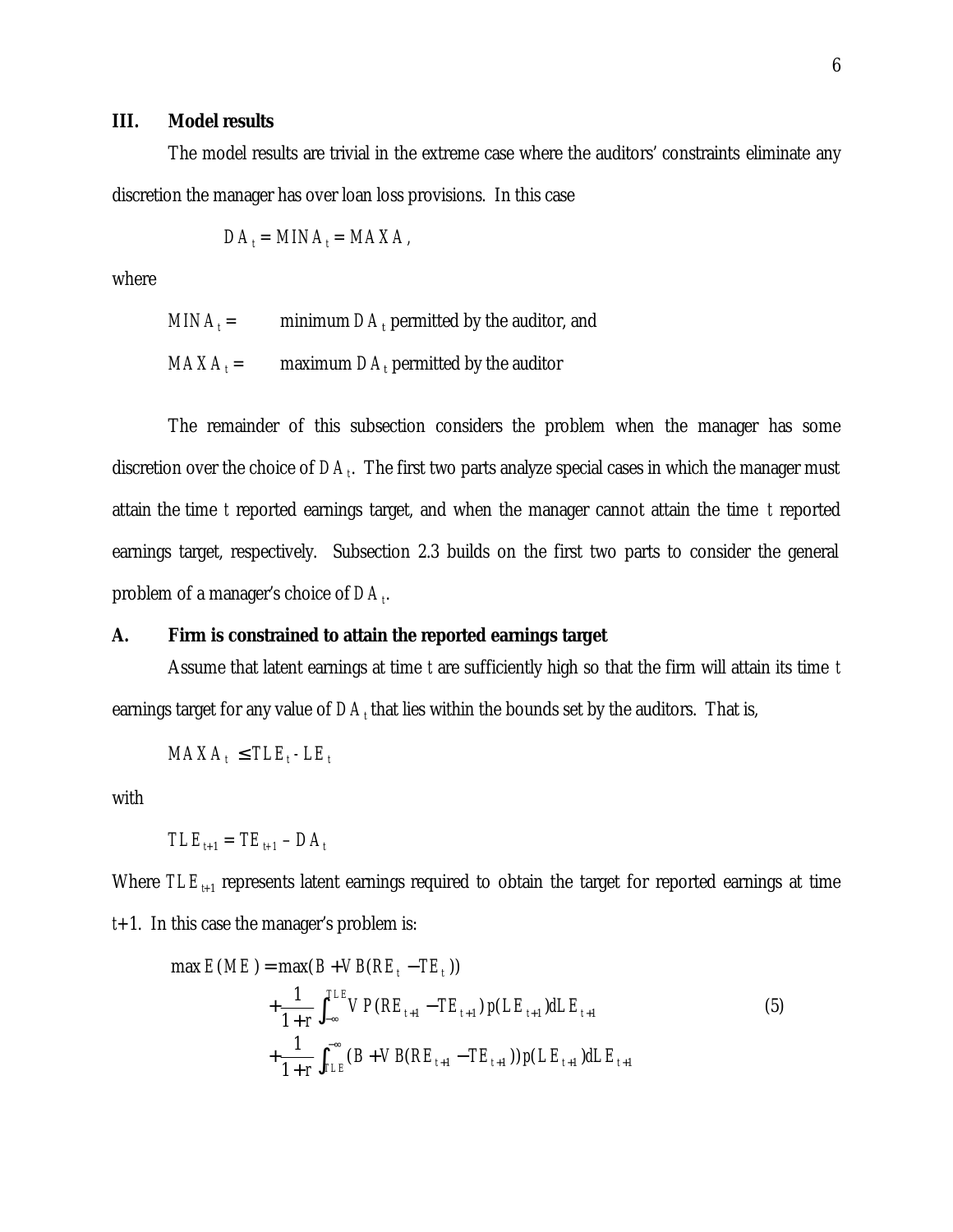subject to:

$$
MINA_t \le DA_t \le MAXA_t
$$

If an interior solution exists, it must satisfy the following condition:

$$
\partial E(ME)/\partial DA_{t} = -VB + (1/(1+r)) \begin{bmatrix} \int_{-\infty}^{TLE_{t+1}} VP(p(LE_{t+1})) dLE_{t+1} - \\ VP(TLE_{t+1} - TE_{t+1}) p(TLE_{t+1}) + \\ VP(TLE_{t+1}) p(TLE_{t+1}) dLE_{t+1} + \\ (FB + VB(TLE_{t+1} - TE_{t+1})) p(TLE_{t+1}) \end{bmatrix}
$$
(6)  
= 0

where the value of  $DA_t$  must also satisfy the constraints on  $DA$ 's minimum and maximum values.  $\ A$ value for  $DA_t$  may exist that satisfies this condition within the constraints, but such a result is not guaranteed. For example, as the manager's discount rate *r* approaches infinity, the value of this derivative will be negative for *all* values of *DA<sup>t</sup>* , unless either the time *t*+1 bonuses, *FB* or *VB*, or the marginal penalty, *VP*, also goes to infinity. Consider the case where a manager plans to retire before time *t*+1. The manager would choose the lowest (largest negative value) discretionary accrual permitted by the auditor, which may go to infinity. In this case, all managers, even those at firms with unusually "high" earnings, would use their discretion to minimize loan loss provisions and raise net income.

Alternatively, the derivative could take on a positive value for all values of  $DA_t$ . Such a case could occur if the variable bonus, *VB*, was zero, but either the fixed bonus, *FB*, or the variable penalty, *VP*, was non-zero.

# **B. Firm is constrained to miss its reported earnings target**

A second case is that in which latent earnings at time *t* are sufficiently low so that the firm will not be able attain its time *t* reported earnings target for any value of  $DA_t$  that lies within the bounds set by the auditors and regulators. That is, assume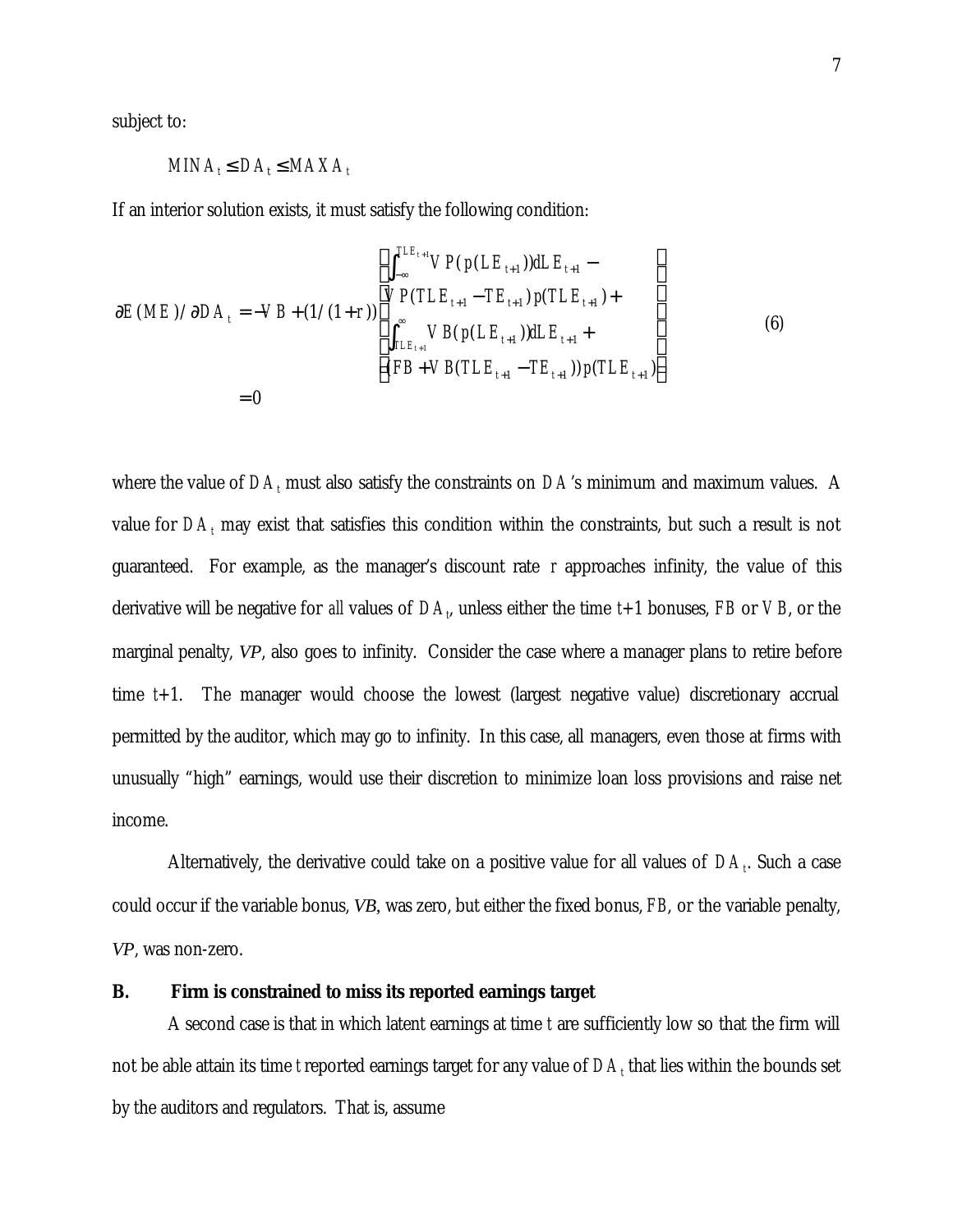$$
MINA_t \geq TLE_t - LE_t
$$

In this case, the manager would maximize

$$
\max E(ME) = \max(VP(RE_{t} - TE_{t})) + \frac{1}{1+r} \int_{-\infty}^{TLE} VP(RE_{t+1} - TE_{t+1}) p(LE_{t+1}) dLE_{t+1} + \frac{1}{1+r} \int_{TLE}^{\infty} (B + VB(RE_{t+1} - TE_{t+1})) p(LE_{t+1}) dLE_{t+1}) \tag{7}
$$

subject to:

$$
MINA_t \le DA_t \le MAXA_t
$$

with

$$
TLE_{t+1} = LE_{t+1} - DA_t.
$$

If an interior solution exists, it must satisfy the condition that

$$
\partial E(ME) / \partial DA_{t} = -VP + (1/(1+r)) \begin{bmatrix} \int_{-\infty}^{TLE_{t+1}} VP(p(LE_{t+1})) dLE_{t+1} - \\ VP(TLE_{t+1} - TE_{t+1}) p(TLE_{t+1}) + \\ \int_{TLE_{t+1}}^{\infty} VB(p(LE_{t+1})) dLE_{t+1} + \\ (FB + VB(TLE_{t+1} - TE_{t+1})) p(TLE_{t+1}) \end{bmatrix}
$$
(8)  
= 0

where the value of  $DA_t$  at this point must also satisfy the constraints on  $DA_t$ 's minimum and maximum values. This derivative may be zero for some value of  $DA<sub>r</sub>$ . However, as is the case where the manager is guaranteed a time *t* bonus, the derivative may be either strictly positive or strictly negative for all values of *DA<sup>t</sup>* . The case where the derivative is strictly positive would occur when the marginal penalty for missing the time *t* target is greater than the marginal gain from increasing the probability of attaining the time *t*+1 target. The case where the derivative is strictly negative occurs when the time *t* penalty is less than the marginal gain from increasing the probability of attaining the time *t*+1 target.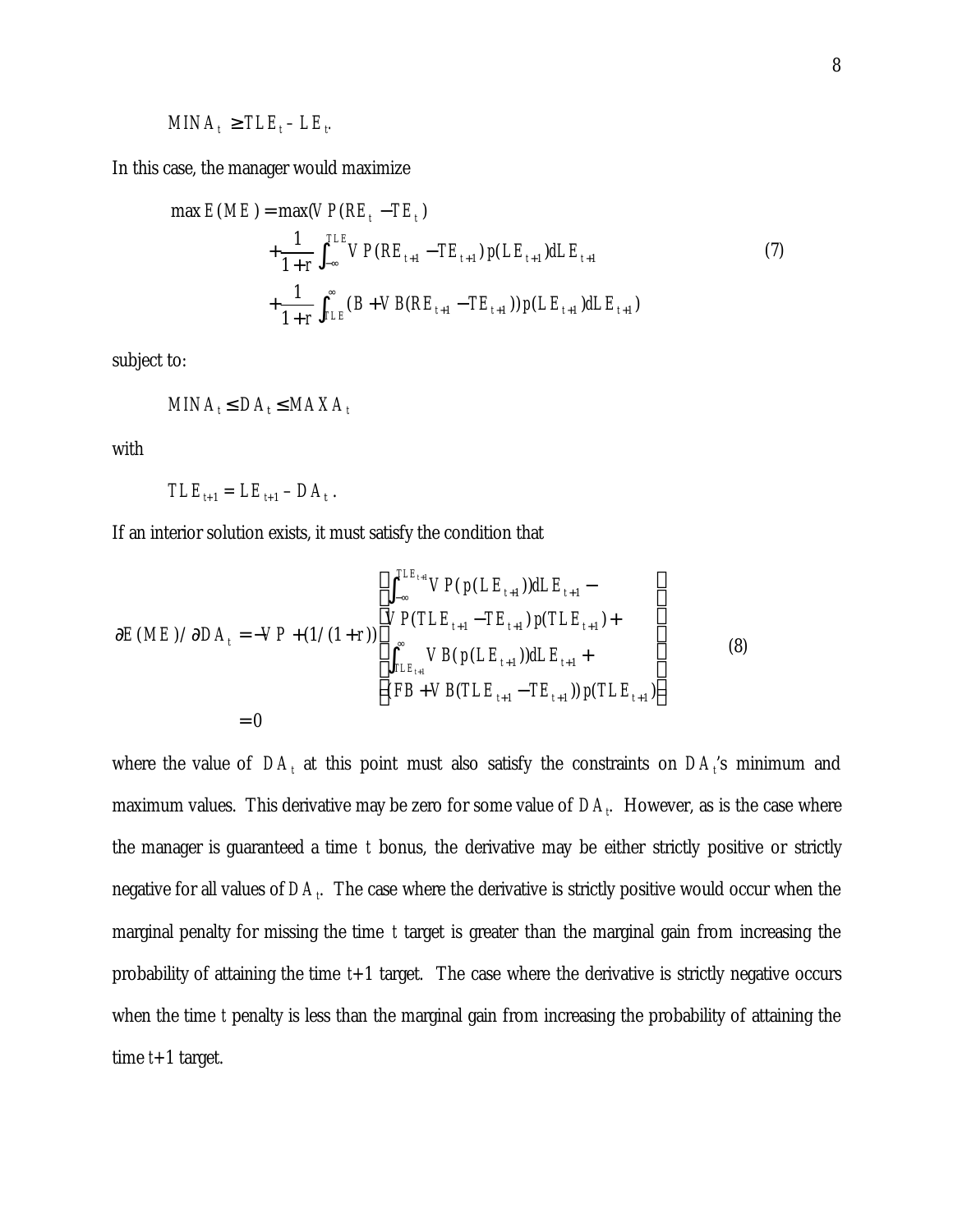Thus, we do not necessarily obtain the result that the firm will always engage in income smoothing. The problem is that the time *t* variable bonus and penalty may be strictly greater than or less than the expected net present value of the time *t*+1 bonus and penalty. Whether time *t* or time *t*+1 considerations dominate depends on four factors. First, the rate of time discounting from time *t* to *t*+1 makes payments made at time *t* more valuable than comparable payments at time *t*+1. This tends to make the derivative negative encouraging the firm to take a smaller loan loss provision at time *t*. Second, an increase in the probability of obtaining the constant bonus at time *t*+1 tends to make the derivative positive. The increased probability of a *t*+1 bonus encourages the firm to take a larger loan loss provision at time *t*. The third factor is the effect of  $DA_t$  on the probability that the firm will attain its time *t* target. Finally, the time consideration depends on the relative magnitudes of the marginal variable bonus, *VB*, and marginal variable penalty, *VP*.

#### **C. General results**

The previous two sections present special cases that may be combined to analyze the general problem facing the firm. Such a general case would allow for the possibility that the manager's choice of *DA<sup>t</sup>* determines whether the firm will attain its time *t* earnings target. That is,

$$
MAXA_t \geq TLE_t - LE_t.
$$
<sup>3</sup>MINA.

The solution procedure in this case involves solving equations (5) and (7) subject to appropriate boundary conditions. In particular, the manager would solve for the value of *DA<sup>t</sup>* that maximizes the value of managerial earnings if the firm attains the time t earnings target; that is, solve equation (5) subject to:

$$
DA_t \leq TLE_t - LE_t
$$
  

$$
DA_t \geq MINA_t
$$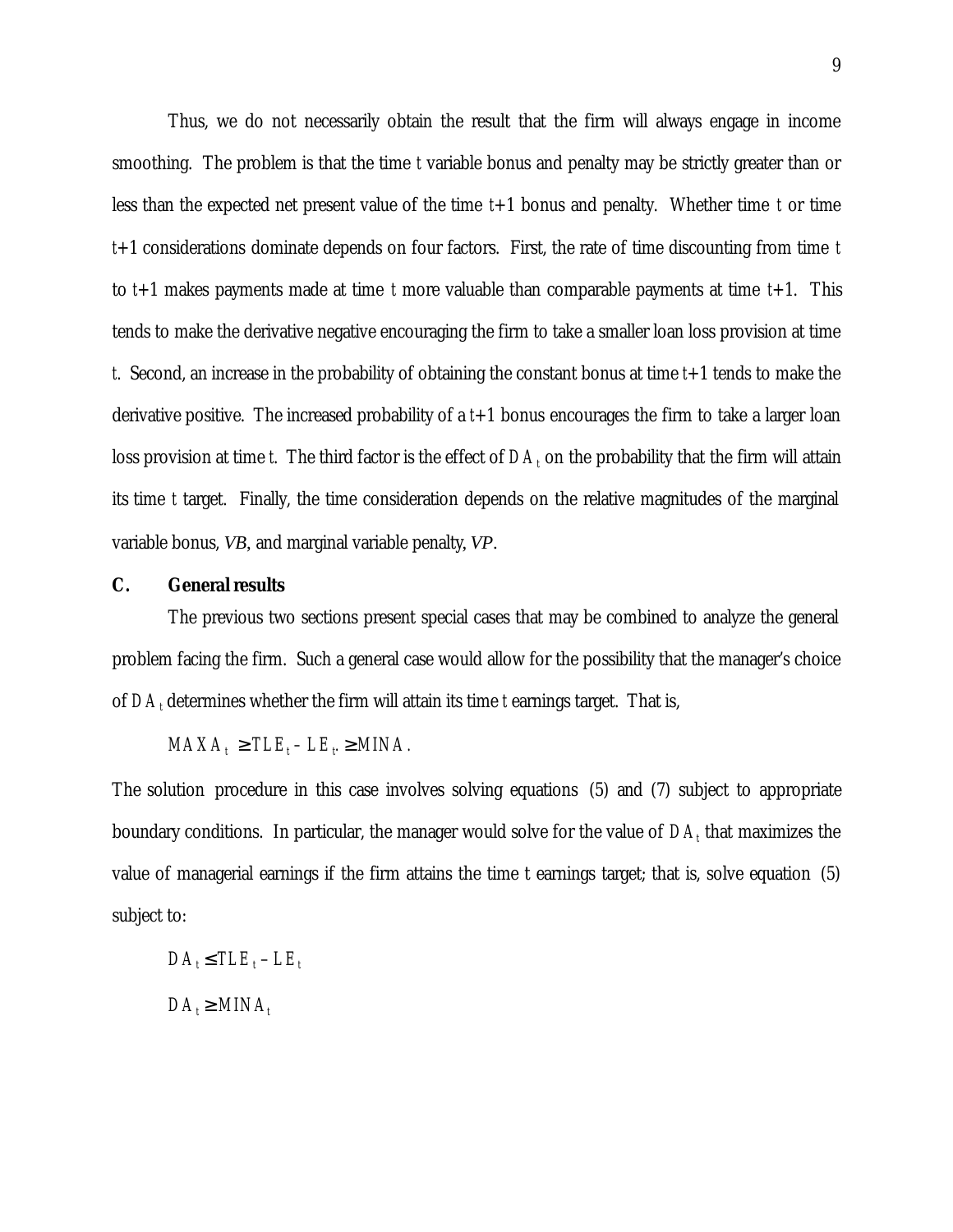and subject to the first-order conditions given in equation (6). The manager would solve for the value of *DA<sup>t</sup>* that maximizes the value of managerial earnings. If the firm does not meet its time *t* earnings target, the manager would solve equation (7) subject to:

$$
DA_t < MAXA_t
$$

$$
DA_t \geq TLE_t - LE_t
$$

where the first-order conditions are now given by equation (8). This would yield two candidates for the value of *DA<sup>t</sup>* that maximizes the discounted value of managerial earnings. The manager would select whichever value is greater.

Either equation (6) or equation (8) or both may have an interior solution. However, if neither equation has an interior solution, there are four possible outcomes as illustrated by Table 1. Each of the four quadrants may be reached with a variety of combinations of parameter values.

#### *1. "Live for Today" due to an infinite discount rate*

The manager following the "Live for Today" strategy always minimizes discretionary accruals and, thus, maximizes reported net income. This case is most easily obtained by assuming that the manager has an infinite discount rate and that the marginal variable bonus and penalty coefficients are positive,  $VB$ ,  $VP > 0$ . In this case the manager maximizes time t net income, and time t+1 income does not enter the decision because it is subject to an infinite discount rate. The "Live for Today" solution to the manager's problem may be more easily seen in a graphical presentation. To simplify the presentation, expected discounted managerial earnings are assumed to be a linear function of  $DA_t$  in the region between the constraints.

Figure 1, labeled "Live for Today," illustrates the problem facing the manager when the effect of *DA<sup>t</sup>* on time *t* income dominates the change in the discounted value of time *t*+1 fixed and variable bonuses. An example of this may be when the manager is going to retire after time *t* and, hence, places an infinite discount on time *t*+1 earnings. The vertical axis on Figure 1 is the discounted value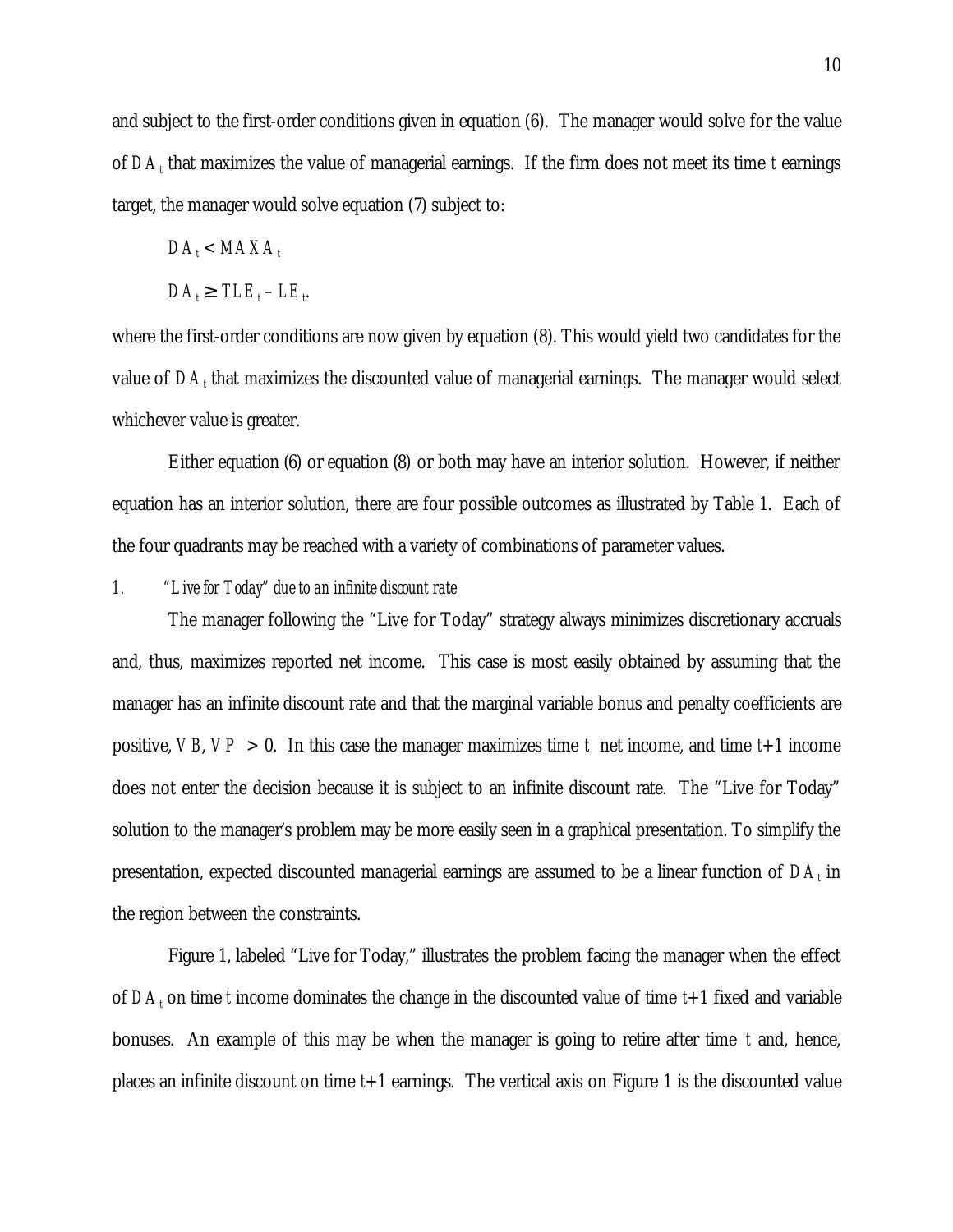of managerial earnings while the horizontal axis is the manager's choice of *DA<sup>t</sup> .* The discontinuity in the line occurs at a value of  $DA^*_t$ , at which managers just attain their time  $t$  earnings target, such that at higher values of  $DA$  managers receive no bonuses. The value of  $DA_{\scriptscriptstyle t}$  in this case will take the lower bound set by the auditor on  $DA_t$ . In this setup, the firm will seek to minimize  $DA_t$  and maximize time *t* earnings because the manager's objective is to maximize current period expected earnings.

#### *2. "Smooth Income" due to a non-zero variable penalty*

Figure 2 illustrates the effect of  $DA_t$  on managerial earnings in the income smoothing strategy. Managers will exactly attain the reported net income target if possible under this strategy. If reported earnings cannot be set exactly equal to the target, the manager will maximize *DA<sup>t</sup>* if latent time *t* earnings are above the target but will minimize  $DA_t$  if latent earnings are below the target. This strategy is implicit in many empirical papers that include earnings in a linear regression model. This result may be obtained with: (1) a finite discount rate, (2) a fixed bonus equal to zero, (3) a marginal variable bonus equal to zero,  $VB = 0$ , and (4) a variable penalty coefficient *VP* that is positive. In this case, if reported earnings exceed the target, the manager will reduce reported earnings to minimize the expected time *t* penalty. However, if earnings are below the target, the manager will increase reported earnings to reduce the time  $t$  penalty. An increase in  $DA_t$  increases expected discounted managerial compensation even though it increases the expected penalty at time *t*+1 for two reasons: (1) the time *t*+1 penalty is discounted at the manager's rate of time preference, and (2) the manager may exceed the time *t*+1 reported earnings target and owe no penalty.

#### *3. "Occasional Big Bath" due to a positive fixed bonus*

The manager following the "Occasional Big Bath" strategy, illustrated in Figure 3, will seek to obtain the time *t* reported earnings target if possible. However, if the constraints prevent the firm from obtaining the target, the manager selects the maximum value of  $DA_t$  permitted. This strategy would result if: (1) the discount rate is positive and finite, (2) the same positive fixed-bonus is paid to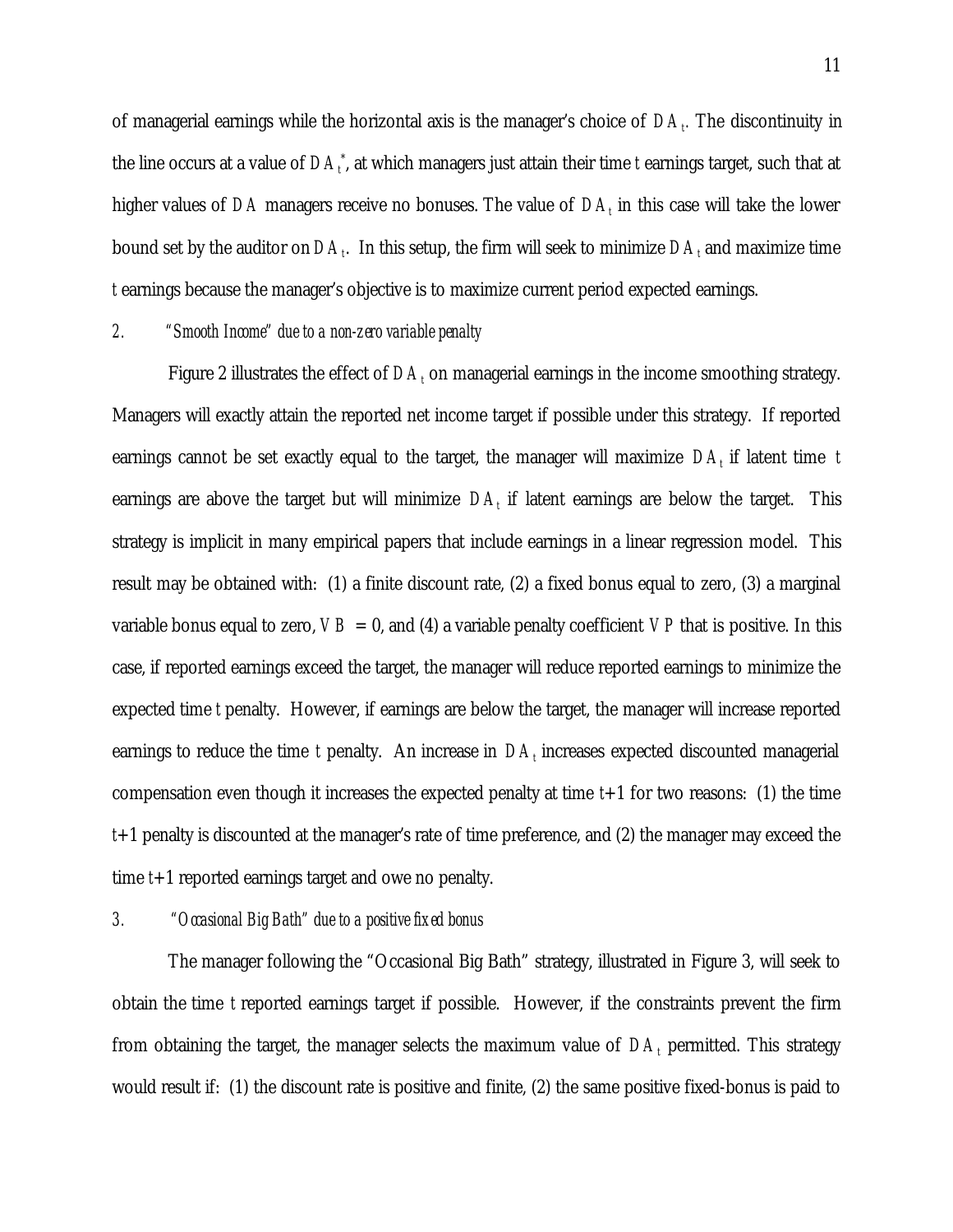the manager for meeting the reported earnings target in both periods, and (3)  $VB = VP = 0$ . In this case, the manager will seek first to obtain the time *t* reported earnings target because the discounted value of meeting the time *t* target exceeds that of meeting the time *t+*1 target. However, the manager would prefer to attain the time  $t$  target at the highest possible value of  $DA_t$  in order to maximize the probability of obtaining the time *t*+1 target. Further, if the manager cannot attain the time *t* target due to the constraints, he maximizes his probability of attaining the *t+*1 target by setting the maximum value of *DA<sup>t</sup>* , or by taking a "Big Bath."

#### *4. "Maximize Variability" due to a positive variable bonus*

The manager following the "Maximize Variability" strategy illustrated in Figure 4, will generally set values of  $DA_\iota$  that move the firm away from its time *t* target for reported earnings. This result may be obtained with: (1) a finite discount rate, (2) a fixed bonus equal to zero, (3) a marginal variable bonus equal to zero,  $VB = 0$ , for all values of reported earnings, and (3) the marginal variable penalty coefficient is positive,  $VP > 0$ .

If latent earnings are above the reported earnings target, the manager maximizes discounted expected earnings by minimizing *DAt,* thereby maximizing reported earnings and the time *t* variable bonus. The manager prefers to increase the time *t* bonus rather than boost the time *t*+1 bonus because two "penalties" reduce the benefits of shifting reported net income to time *t*+1: (1) the time *t*+1 bonus is risky because the firm may not have sufficiently high latent earnings so that the manager would exceed the time *t*+1 earnings target, and (2) the time *t*+1 bonus must be discounted at the manager's rate of time preference.

If  $RE_t$  is less than the target, the manager's variable bonus is equal to  $VB(DA_t - (TE_t - LE_t))$ , so the manager pays a "cost" to maximizing the time *t* bonus in the form of having part of the discretionary accrual used to increase reported earnings to the target. At  $DA_t^{**}$  the "cost" of minimizing  $DA_t$  exactly equals the penalty exerted by risk and time discounting in maximizing  $DA_t$ .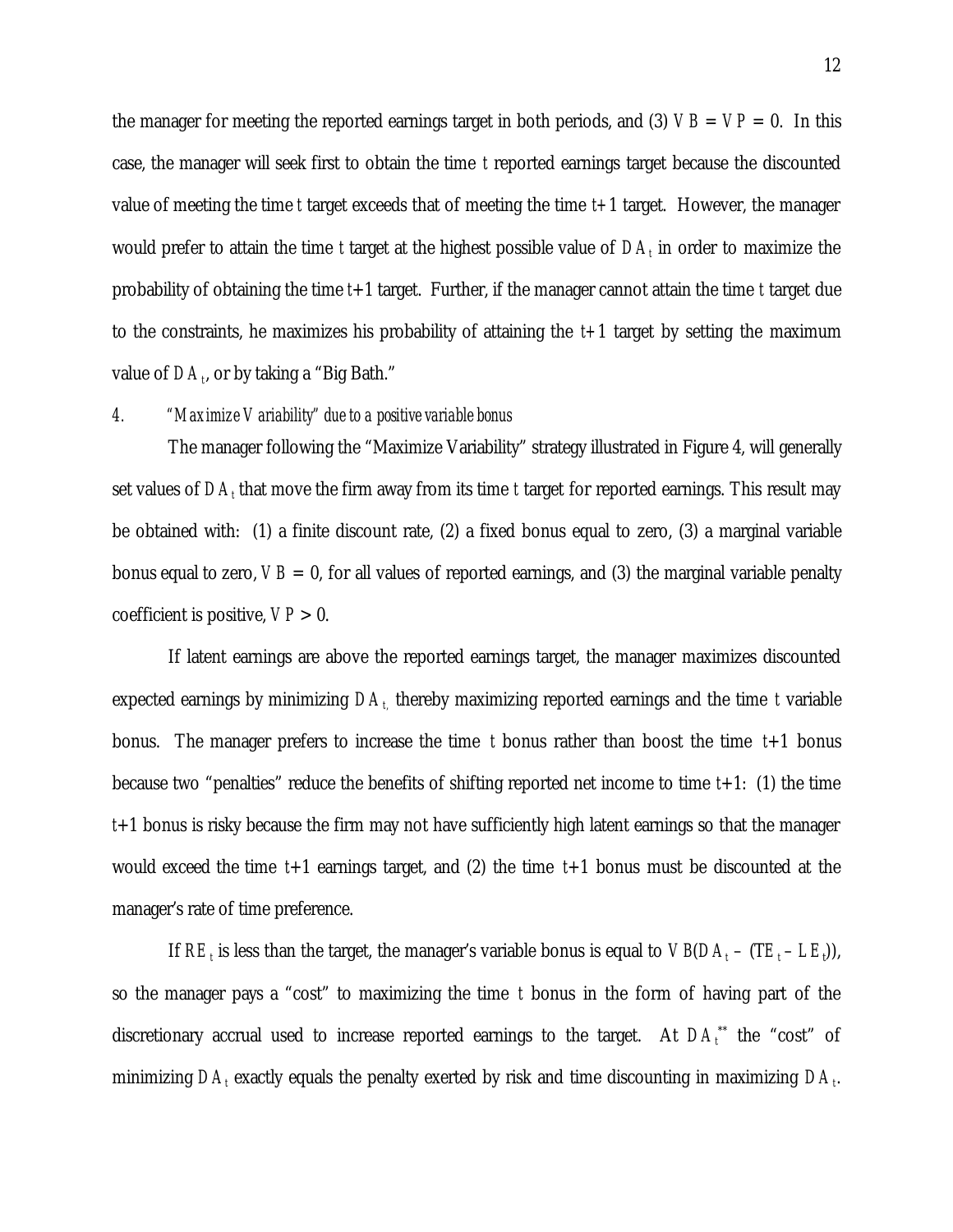Finally, if latent earnings are sufficiently below the target (labeled  $DA_t^*$ ), the manager maximizes discounted earnings by maximizing *DA<sup>t</sup>* and, thereby, maximizing the expected time *t*+1 variable bonus.

# **D. Extension to stock based compensation.**

Table 1 lists four possible strategies from the model for managing accruals depending on whether latent earnings are above or below the earnings target. The analysis is Section C shows that any one of these four strategies is possible if managers are compensated according to reported accounting earnings. However, managers' compensation often depends on more than reported earnings, such as compensation that depends on the firm's stock price, which can be substantial. An important issue is whether the results of Section C persist in a model where variable compensation depends on the firm's stock price? In particular, would the results persist in a model where the only variable element of compensation depended solely on the firm's stock price?

Stock compensation of managers may take a variety of forms, such as a stock grant or alternatively options on the stock. The amount of the grant may be fixed or may depend on the firm's performance. The holder of the stock or options may be able to immediately convert the stock or options to cash, the grant of the stock may be deferred, or the options may have a distant exercise date. Alternative forms of the relationship between the stock price and the manager's earnings may themselves generate different strategies for the use of accruals by managers. In order to focus on the simplest case, assume that the only variable element of compensation is the manager's stock holdings, which may be sold by the manager at any time.

The effect of a manager's stock ownership on the use of accruals depends on how a firm's stock price responds to discretionary accruals. One possibility is that markets can separate nondiscretionary accruals from discretionary accruals and discretionary accruals have no impact on firm value. This case would occur if markets were perfectly efficient. If manager's only variable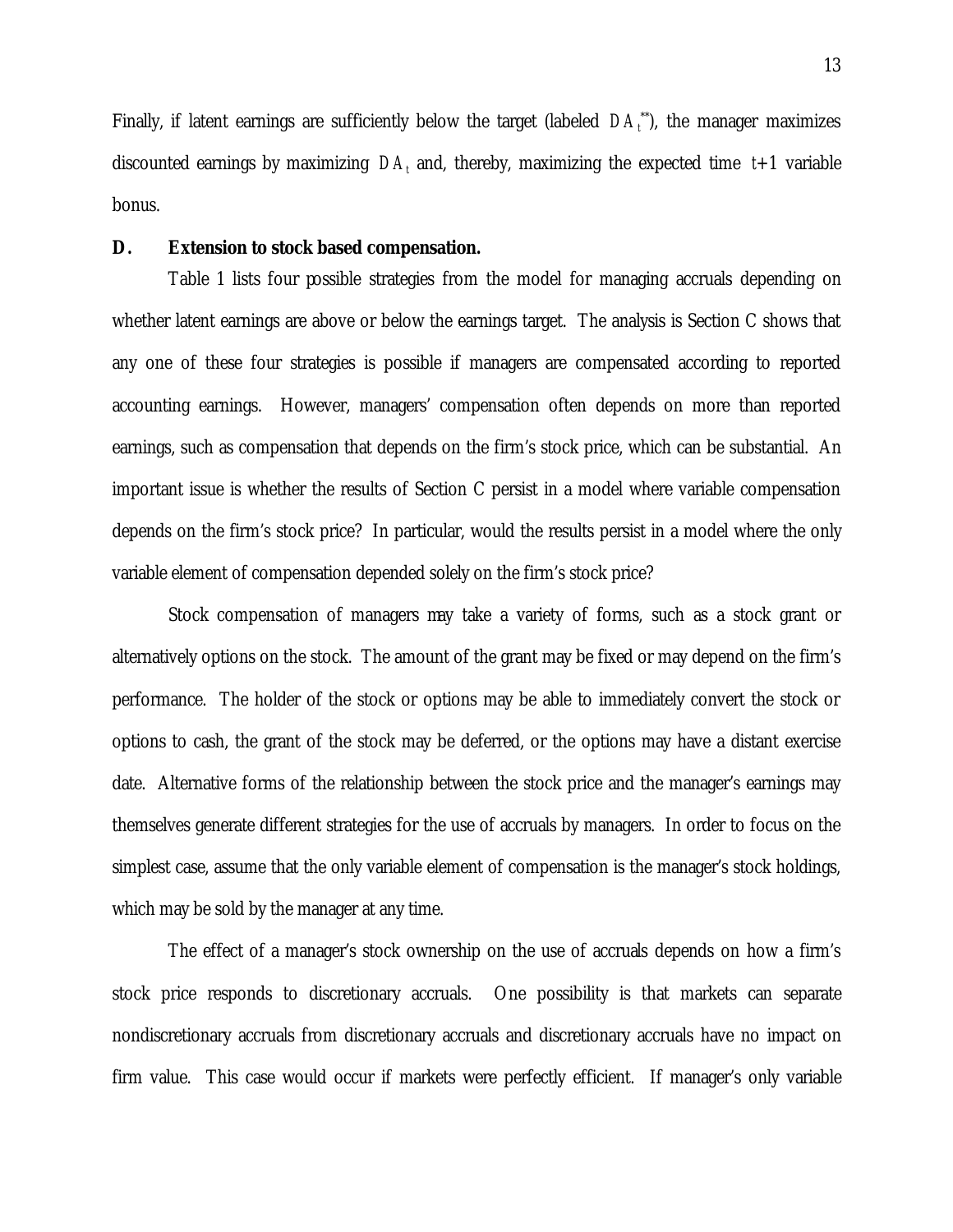compensation is stock-based and discretionary accruals have no effect on a firm's stock value, then managers would be indifferent about the level of discretionary accruals.

The extreme opposite assumption is that markets cannot distinguish nondiscretionary from discretionary accruals. In this case lower discretionary expense accruals in the first period would boost the first period's reported income and stock price. However, when the nondiscretionary accrual is reversed in subsequent periods, the firm would report lower earnings and its stock price would be reduced. The implication for the management of accruals is similar to that of assuming a combination of a variable bonus and penalty of equal magnitude in the above model.

An intermediate assumption is that shareholders value the use of discretionary accruals to smooth reported net income. Subramanyam (1996) finds evidence consistent with this hypothesis. If shareholders value discretionary accruals used for income smoothing, market participants must correctly conjecture that most firms engage in income smoothing. Yet, if managers use their control over total accruals solely to smooth income, the interesting question about discretionary accruals becomes 'why do managers use their control to smooth income?'. While a variety of hypotheses may be possible, one hypothesis based on the above results is that managers are penalized for failure to smooth income. If the only form of variable compensation is stock compensation, it would imply that investors "punish" firms that use discretionary accruals to send misleading signals about future earnings.

Thus, the specific results generated from including stock based compensation are likely to depend upon the form of the compensation and the response of market participants to discretionary accruals. Incorporation of these elements may add additional richness to the above model that focuses exclusively on variable compensation tied to reported earnings. However, the model already generates results that span the possible set of possible responses of discretionary accruals conditional on the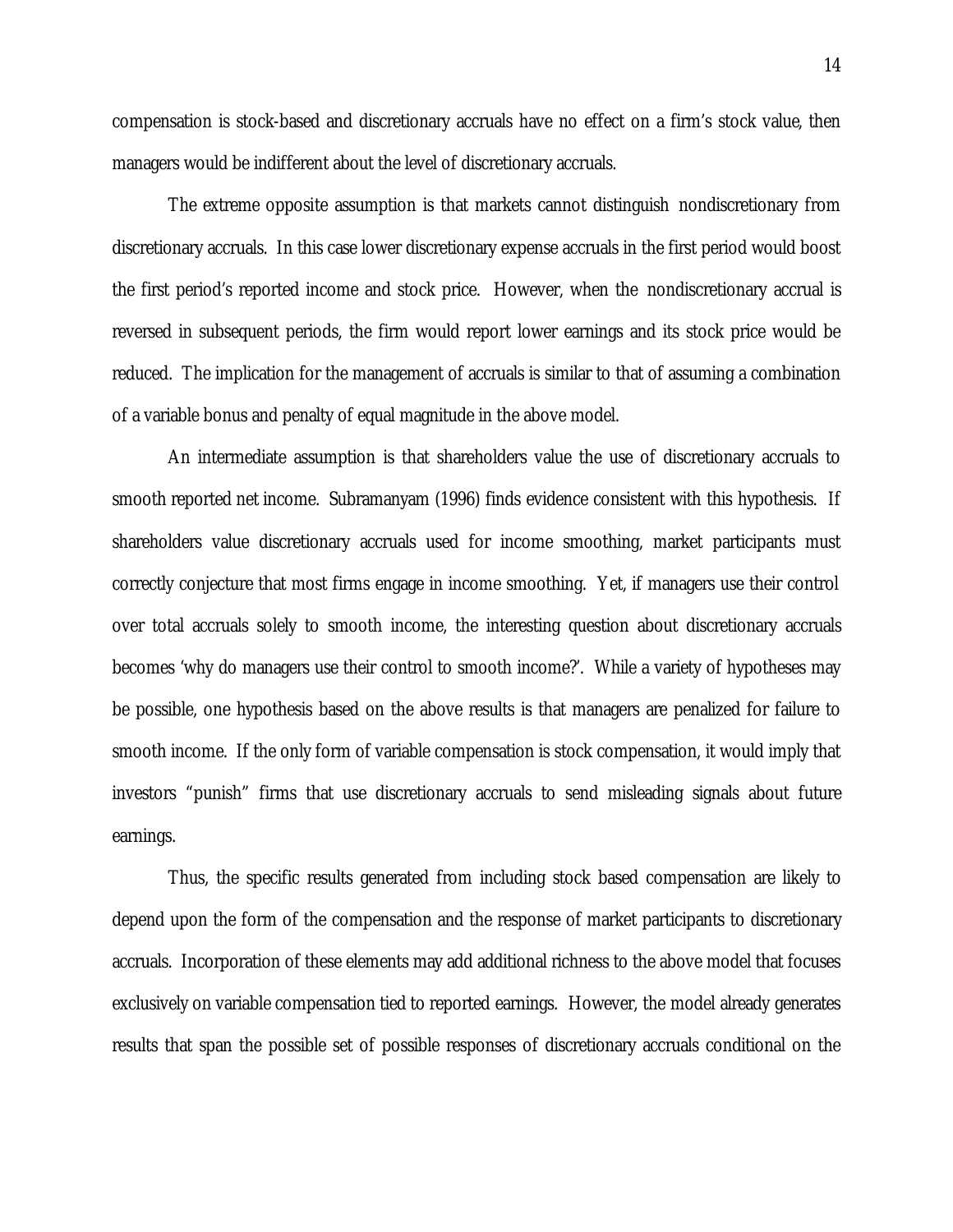relationship of latent net earnings to target earnings. Thus, adding stock-based compensation to the basic model seems unlikely to alter the insights developed from the model.

#### **IV. Use of Accruals in Practice**

The general model developed above shows the relationship between a firm's latent earnings and its use of accruals to manage reported earnings. However, the model also indicates that ambiguity regarding what amount of accruals will be reported can be resolved by examining the incentives of the senior manager. Specifically, managers will follow the incentives contained in both their formal compensation contract and their informal contract with the board of directors. Thus, applying a onesize-fits-all type model to accruals management may understate the extent of such management because not all managers have the same incentives. A better way to examine accruals management is to focus on situations where the incentives provided to each firm's senior management are well understood. The cleanest way to capture both the formal contract and informal relationship of the manager to the board is to focus on situations where all managers are in similar positions and on case studies where the manager's incentives can be examined in detail.

One type of research that focuses on managers facing generally similar incentives looks at the decisions of CEOs in their final years in office. Dechow and Sloan (1991) refer to the mismatch in CEO's limited tenure and the long life as the 'horizon problem.' They specifically investigate the relationship between research and development (R&D) expenditures during a CEO's final years in office and the form of CEO compensation. The choice of R&D expenditures is similar to the choice of discretionary accruals in terms of the potential impact on reported earnings. GAAP stipulates that although the benefits of R&D may accrue far in the future, the expenditures should be expensed when they are incurred. CEOs whose compensation is based on near-term earnings performance may successfully increase their near-term compensation by cutting back on R&D expenditures. Implicitly, this strategy suggests that firms may reject positive net present value investments such that their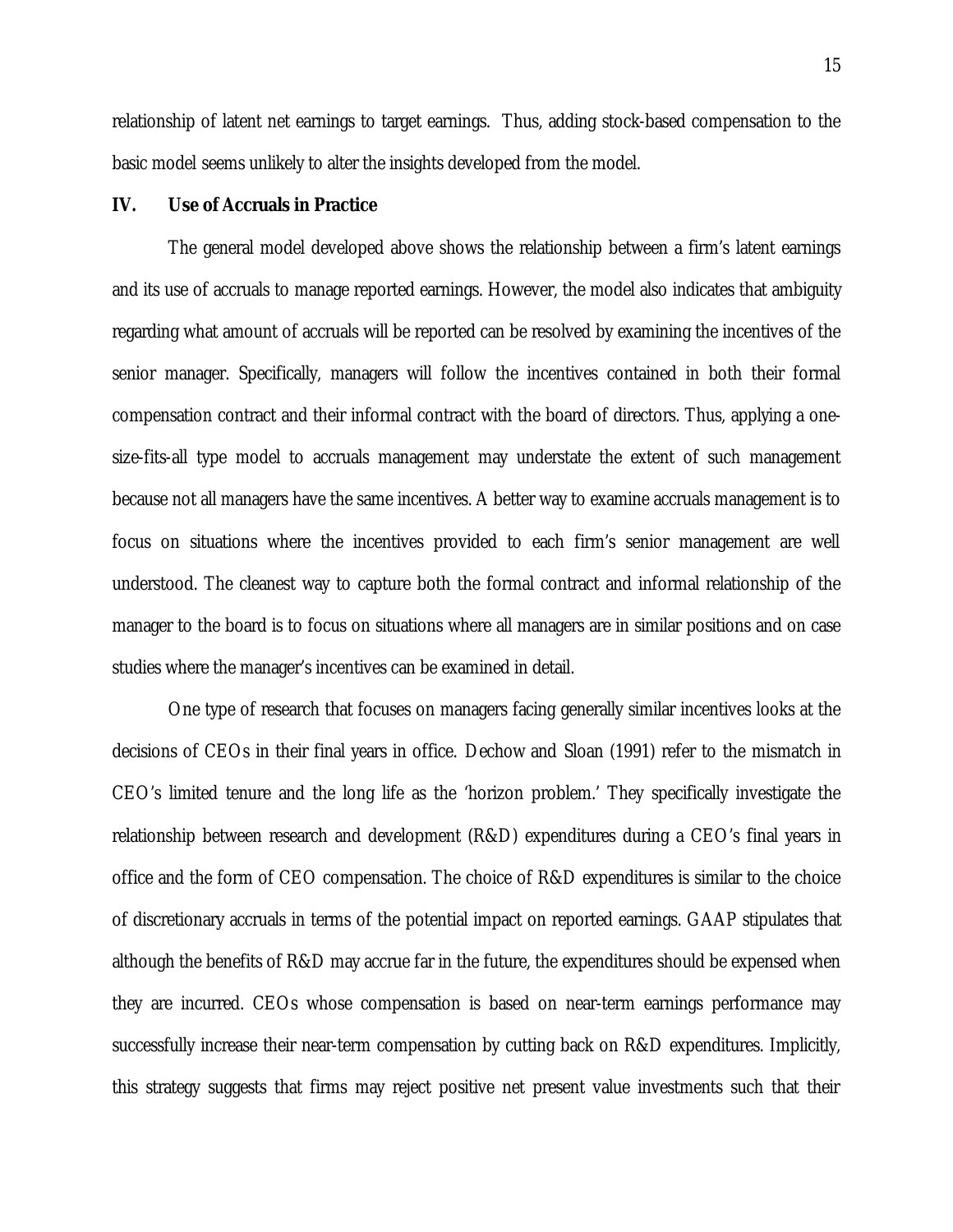reported earnings are reduced in the long-run. A substantive difference with accruals management, however, is that R&D expenditures are real as they impact cash inflows and outflows, while accruals are non-cash.

Dechow and Sloan (1991) focus on the behavior of firms where the CEOs expect to leave in the near-term and thus have a short-run focus on maximizing earnings. This perspective is similar to the strategy described previously as 'Live for Today.' CEOs may increase compensation in the shortrun by reducing R&D expenditures and increasing reported earnings as well as cash flow.<sup>7</sup> The authors empirically examine hypotheses related to these arguments and conclude that, on average, the growth in R&D expenditures declines for two years prior to a CEO's departure and increases during the first year of a new CEO's term in office.<sup>8</sup>

The remainder of this section discusses two case studies in which we incorporate information about the incentives facing the existing CEO to manage accruals and the CEOs' responses to those incentives.

#### **A. Sunbeam Corporation and "Live for Today"**

After a tumultuous couple of years, in 1999 the Board of Directors of Sunbeam Corporation replaced Al Dunlap as CEO due to general mismanagement.<sup>9</sup> Previously, Dunlap had earned the nickname "Chainsaw Al" for his skill as a workout specialist. In 1994, he was named CEO of Scott Paper, which was experiencing financial and strategic problems. Dunlap immediately downsized the firm's workforce, consolidated operations, and in 1995 sold the remaining entity to Kimberly-Clark for a substantially higher price than the market value of Scott Paper at the time he took control. Stockholders of Scott Paper who held on to their shares, new investors, and Dunlap himself were handsomely rewarded for the quick turnaround and sale. Sunbeam's Board of Directors named Dunlap CEO in July 1996 under similar circumstances. However, this time the outcome was quite different.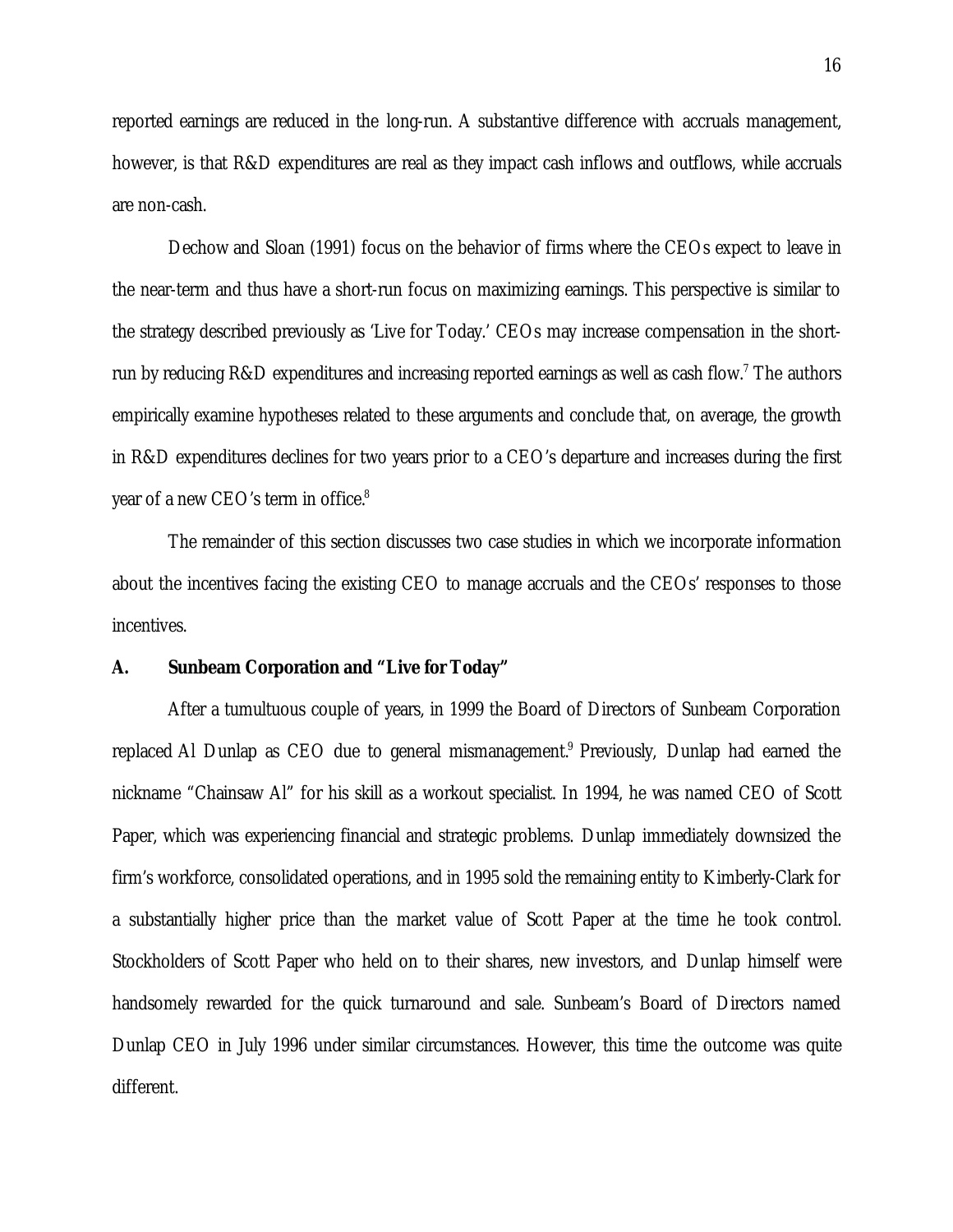Sunbeam Corporation's financial results in 1996 and 1997 are consistent with managers who follow the "Live for Today" strategy introduced earlier. Specifically, the firm reported 1997 net income of \$109.4 million that, in retrospect, appears to be highly inflated, after reporting a loss in excess of \$200 million in 1996.<sup>10</sup> In terms of accruals, a manager following the "Live for Today" strategy minimizes discretionary accruals in order to maximize reported earnings. This outcome follows from the assumption that the manager's marginal bonus is positive, the marginal penalty is negative, and the discount rate for next period's earnings is infinite. Under an employment agreement filed with the SEC, Sunbeam granted Dunlap one million shares of restricted stock and options on 2.5 million shares of Sunbeam stock at an exercise price of \$12.25. Both the stock grant and options fully vested in the event of a change in control. In addition, Dunlap bought \$3 million of Sunbeam stock with his own money. Dunlap stood to gain substantially if Sunbeam's stock price increased with each \$1 of share value over the exercise price worth at least \$3.5 million if Dunlap could sell the firm. Dunlap's eventual dismissal as CEO of Sunbeam indicates, at least ex post, that Dunlap faced a substantial penalty for poor performance. Having succeeded at Scott Paper along with the positive press and runup in Sunbeam's stock price after the announcement of his appointment at CEO, Dunlap likely gave any potential negative penalty a very low probability. Thus, the conditions for a manager to follow "Live for Today" seem to have applied to Dunlap in 1997. According to Laing (1998), the reported earnings in 1996 and 1997 reflect the outcome suggested by "Live for Today."

Given Dunlap's reputation as a turnaround specialist, investors immediately bid Sunbeam's stock price higher after the announcement that Dunlap would be CEO. In June 1996 Sunbeam's stock traded at \$12.50 a share on the day that Dunlap took control only to increase to \$53 a share in March 1998 just prior to Sunbeam reporting a large quarterly loss.<sup>11</sup> In 1996, market participants likely believed that Dunlap would try to quickly restructure Sunbeam and improve its operating performance in order to sell the firm, similar to what occurred with Scott Paper. In fact, it was widely known that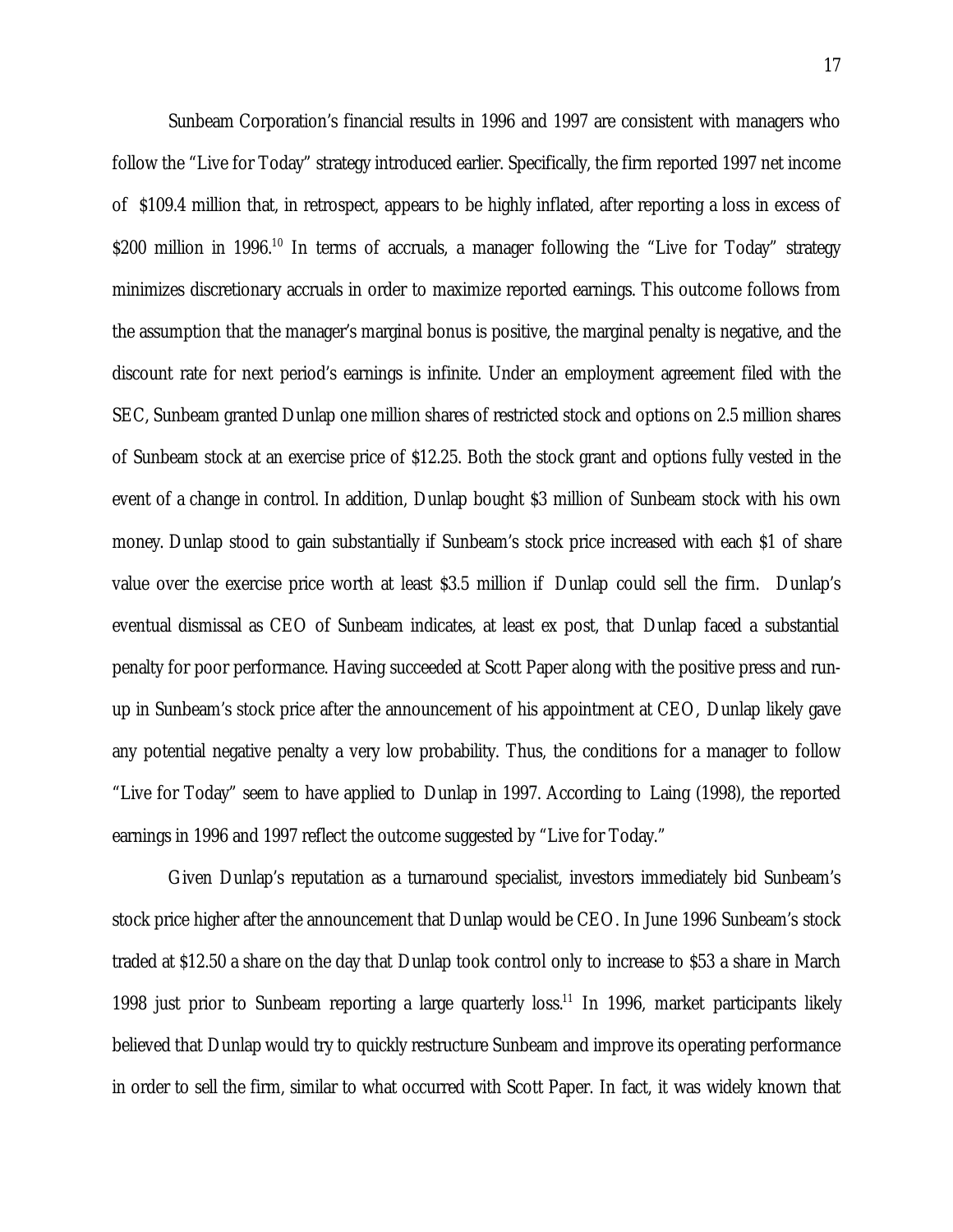management tried to find a buyer for Sunbeam during the last part of 1997 without success, perhaps because Sunbeam's stock price was perceived to be too high.<sup>12</sup> Thus, management may have had a short-term profit maximization objective.<sup>13</sup> Sunbeam needed to report profits quickly regardless of what would come later in order to effect a sale. In addition to the stock grant and options described previously, early in 1998 Dunlap further negotiated an increase in salary from \$1 million to \$2 million and a corresponding increase in benefits. This is consistent with a variable bonus that is positively related to reported earnings. Given that Sunbeam reported a large loss in both 1998 and 1999 and Dunlap lost his job, the variable penalty was negative  $ex$  post.<sup>14</sup>

Laing (1998) identifies a series of discretionary accounting representations that had the effect of raising reported earnings in 1997. First, even though Sunbeam's sales increased by 18.7% in 1997, the firm's allowance for doubtful accounts and cash discounts dropped from \$23.4 million to \$8.4 million from year-end 1996 to year-end 1997. In contrast, the allowance increased in the preceding years. Second, Sunbeam's prepaid expenses fell from \$40.4 million to \$17.2 million from 1996 to 1997, which is consistent with Sunbeam prepaying a portion of normal operating expenses for 1997, presumably because 1996 was already a loss year given that Sunbeam was taking a \$337 million restructuring charge. Third, Sunbeam normally set aside reserves for product warranties and other items. Such reserves were reduced in 1997 unlike prior periods. Fourth, management lowered the reported value of fixed assets and trademarks by \$92 million in 1996 as part of the restructuring charge, yet fixed assets grew by \$21 million in 1997. Laing (1998) argued that Sunbeam was effectively capitalizing some marketing and advertising expenses that would normally be deducted as operating expenses. Finally, management appears to have inflated reported 1997 earnings by accruing revenues for questionable sales. Specifically, Sunbeam reported sales under "early buy" programs that allowed customers to delay payment for as long as six months, and further offered terms on sales that allowed customers to return items at no cost.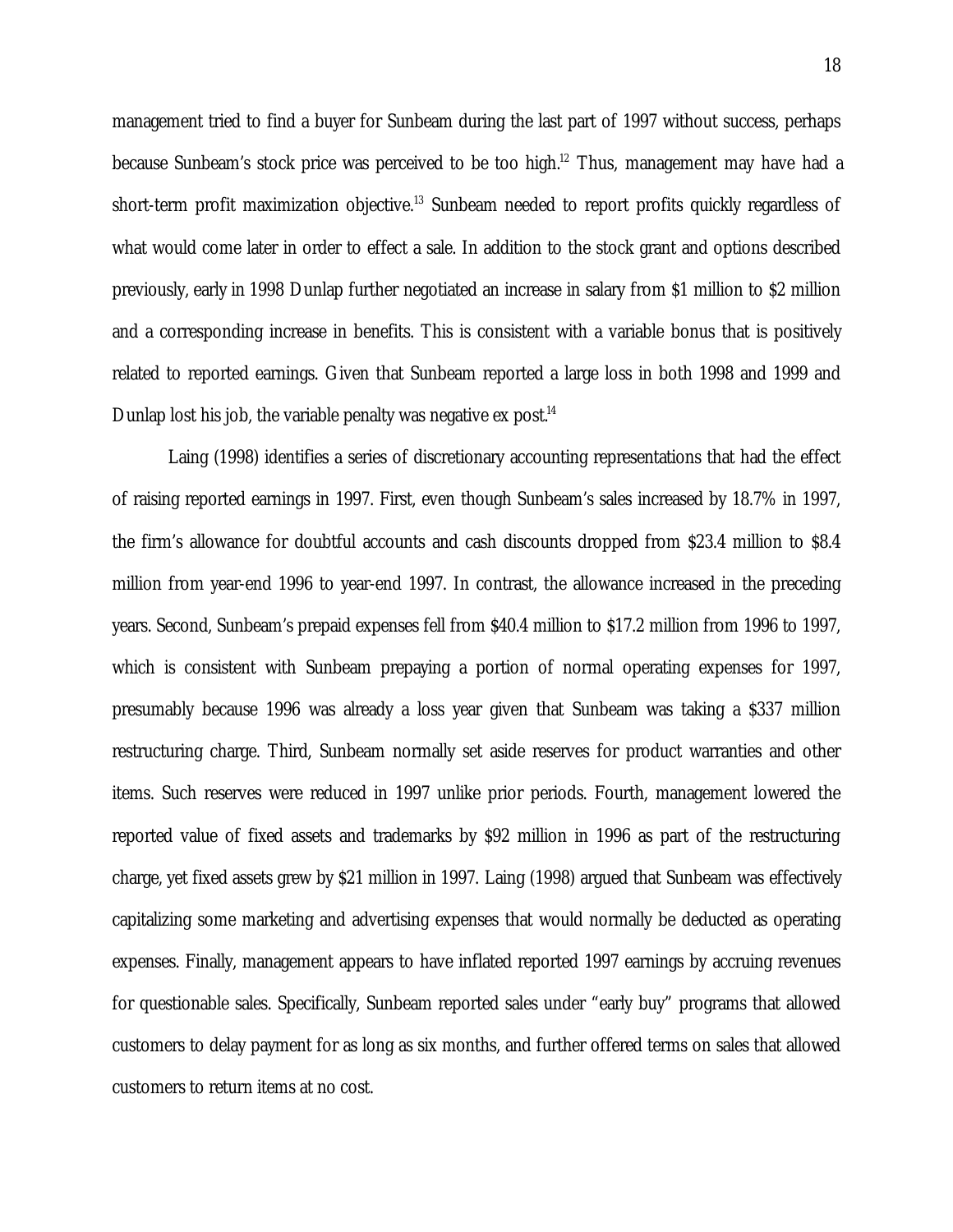The net result of these accounting representations was to generate a reported net income of \$109.4 million for Sunbeam in 1997. In comparison, Laing (1998) estimated that questionable accounting treatment artificially increased Sunbeam's earnings by \$120 million in 1997 such that actual operating earnings were negative.

#### **B. Citicorp and the "Occasional Big Bath"**

On February 20, 1987, Brazil announced a debt moratorium in which the government suspended interest payments owed to foreign banks. This announcement was widely seen as a signal that foreign banks would suffer losses from their holdings of loans to Brazil and potentially to other less developed countries. At the time of the announcement, Citicorp, one of the largest U.S. bank holding companies, held \$4.6 billion in sovereign debt to Brazil, which represented an exposure equal to 36 percent of its primary capital. Of this outstanding debt, a small amount was identified as nonperforming. The bank's aggregate loan exposure to less developed countries was far higher.

On May 19, 1987, Citicorp announced that it was adding \$3 billion to its allowance for loan losses primarily related to the sovereign debt it held. The bank's allowance at the end of 1986 was slightly below \$1.7 billion, such that \$3 billion represented an increase in the reserve of more than 75 percent. From February 20, 1987 through May 19, 1987, Citicorp's common stock price fell from \$58.25 to \$50.63, or 13 percent. Interestingly, the day after Citicorp's announcement of the increased allowance, the bank's stock price increased by \$2.50 per share, or almost 5 percent.<sup>15</sup>

A key issue is whether management made an unbiased forecast of its actual losses ex ante. While we cannot assess this directly, Citicorp's decision to increase its allowance for loan losses by \$3 billion is consistent with managers who follow the "Occasional Big Bath" strategy introduced earlier. Specifically, analysts, investors, and other market participants knew of Citicorp's sovereign debt problem and the difficulty it provided management in reporting credible earnings. In fact, well before Brazil's decision to impose a debt service moratorium, market participants were familiar with the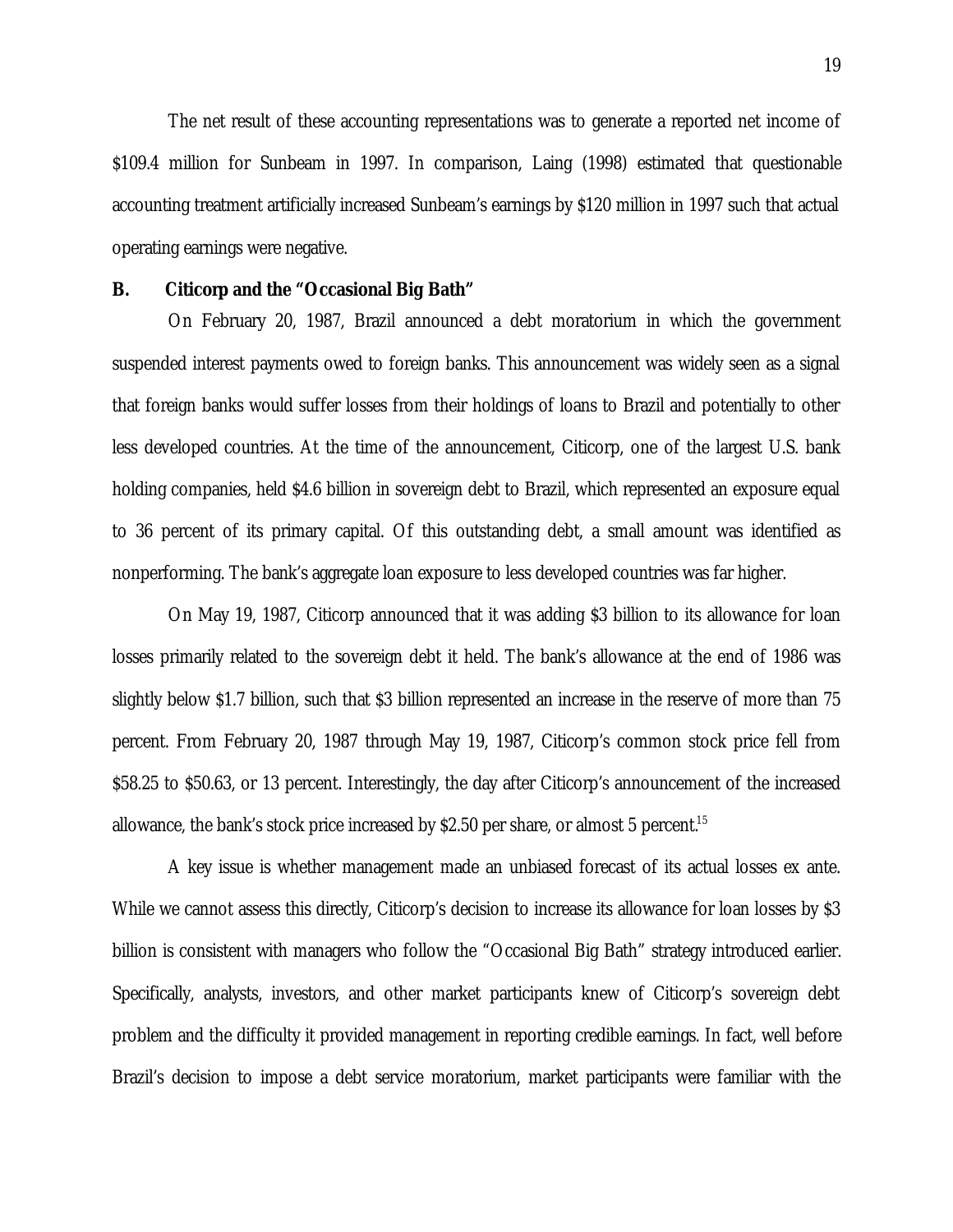general international debt crisis and the potential impact on lenders. At one point, Paul Volcker, Chairman of the Federal Reserve System, strong-armed many of the largest U.S. banks into refinancing debts of Latin American countries even though many were initially unwilling.<sup>16</sup> By not formally recognizing the potential loan problems and setting aside specific reserves, Citicorp's prior earnings were clearly too high, but the magnitude was not known, especially by outsiders.

A manager following the "Occasional Big Bath" strategy generally attempts to achieve the periodic earnings target, if possible. In Citicorp's case, no published earnings target was credible to outsiders because management provided no information regarding its potential problem assets and the true value of its debt. Thus, Citicorp could not attain its reported earnings target for the current period without providing an estimate of problem loans and loan losses. Once Reed decided to increase provisions by a reasonable amount, there was little chance that Citicorp would report positive earnings. Because the 1987 earnings target was likely unattainable, Citicorp's management could maximize the probability of attaining subsequent periods' earnings targets by setting the maximum value for loan loss provisions in mid-1987.<sup>17</sup> This outcome may have been driven by Citicorp's inability to meet its earnings target.

The bad loans to less developed countries came under the management of Walter Wriston and not John Reed at Citicorp. Thus, Reed was likely not concerned that his job or compensation would be affected by the reported provisions. Still, the outcome follows from assuming that the discount rate applied to future earnings be positive, the same fixed bonus be paid in the current and subsequent periods, and that any change in reported earnings will not trigger a variable bonus or penalty. These assumptions seem plausible given Citicorp's dominant leadership role among large U.S. banking organizations and the fact that most other banks with substantive exposure followed Citicorp's lead in setting aside reserves.<sup>18</sup>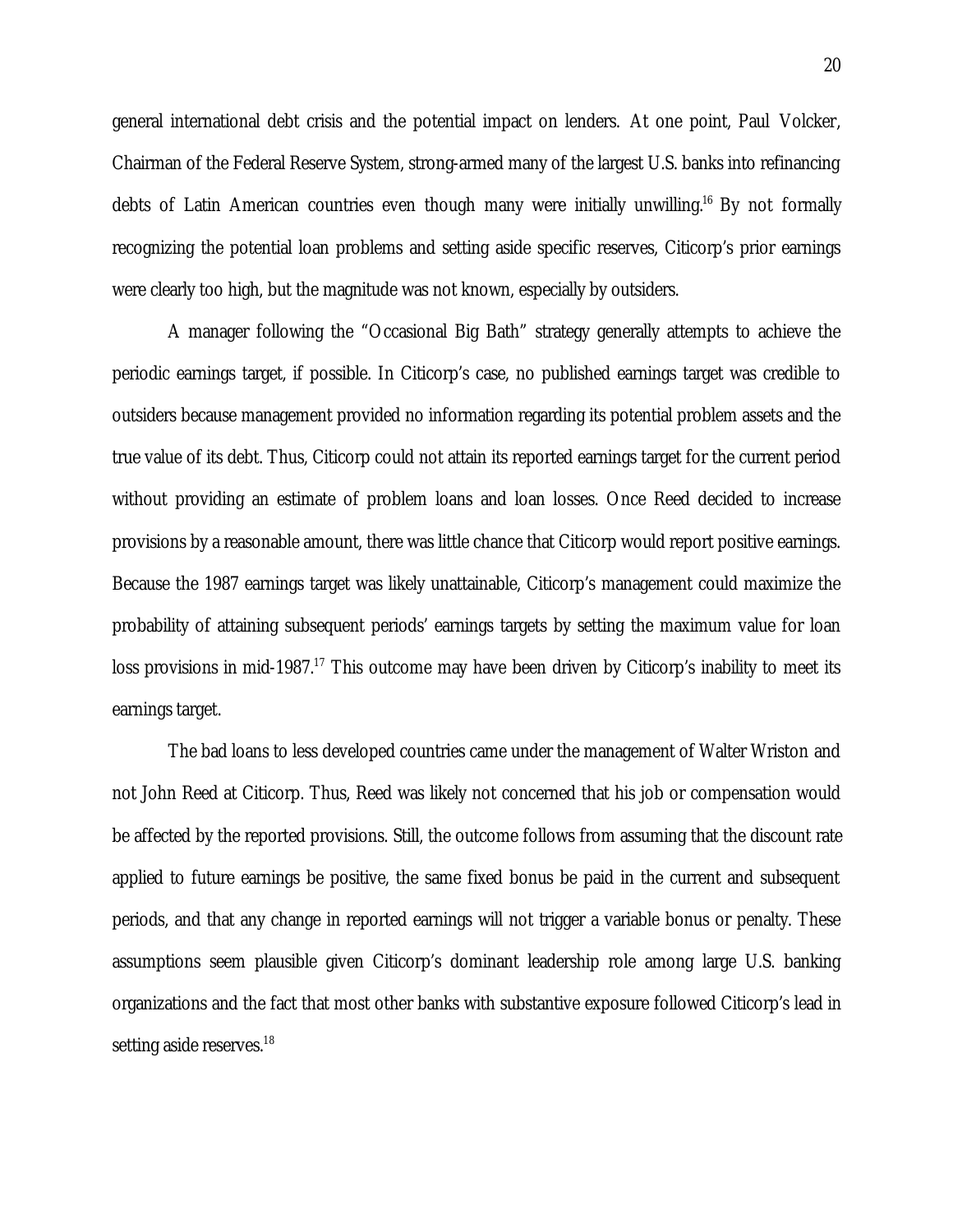Using annual data from the FRY-9 reporting form filed with the Federal Reserve, Figure 5 shows that Citicorp's reported provisions for loan losses relative to the previous year's net loans were substantially higher in 1987 than in any other year. The finding is consistent with Citicorp's 1987 provision for loan losses representing a "Big Bath." Note also that in 1988 the ratio took its lowest value over the entire time interval. This is consistent with managers choosing a sufficiently large value of discretionary accruals in 1987 to where the bank would be better situated to meet management's earnings target in 1988. Finally, the ratio generally rises from 1989 through 1992 when it again reaches a relative peak. In the 1988 annual report, Reed reported that "There were a number of unusual items in 1988 that should be noted. We recorded \$333 million of interest from Brazil that more properly belongs in 1987." Ex ante, management thus appears to have overstated its loss in 1987.

The pattern in provisions suggests that Citicorp's large provision in 1987 was not a regular event, but is consistent with the view that it was an occasional outcome.<sup>19</sup> This view is reinforced by anecdotal evidence. Horowitz (1987) quoted Reed as saying "The move (concerning provisions) also takes away the need for significant future reserve building … . The chairman of the nation's largest bank sounded almost gee-whiz about the write-offs the bank might take and the implications of the reserve buildup. He labeled as 'flaky' and 'very judgmental' his estimate that over the next two to three years the bank may draw about \$1 billion from the … reserve." Zweig (1995) also suggests that the 1987 reserves were on the high side to boost future earnings, noting "But some harbored serious doubts whether 1988 earnings were for real. The 1988 provision for loan losses was \$1.33 billion, \$500 million less than the 1986 level, was artificially low, according to one knowledgeable Citibank source."

#### **C. Implications**

The fundamental implication of these examples is that managers can potentially select discretionary accruals to manage the firm's reported earnings and thereby maximize their own compensation. In the case of Sunbeam, management attempted to minimize current accruals in order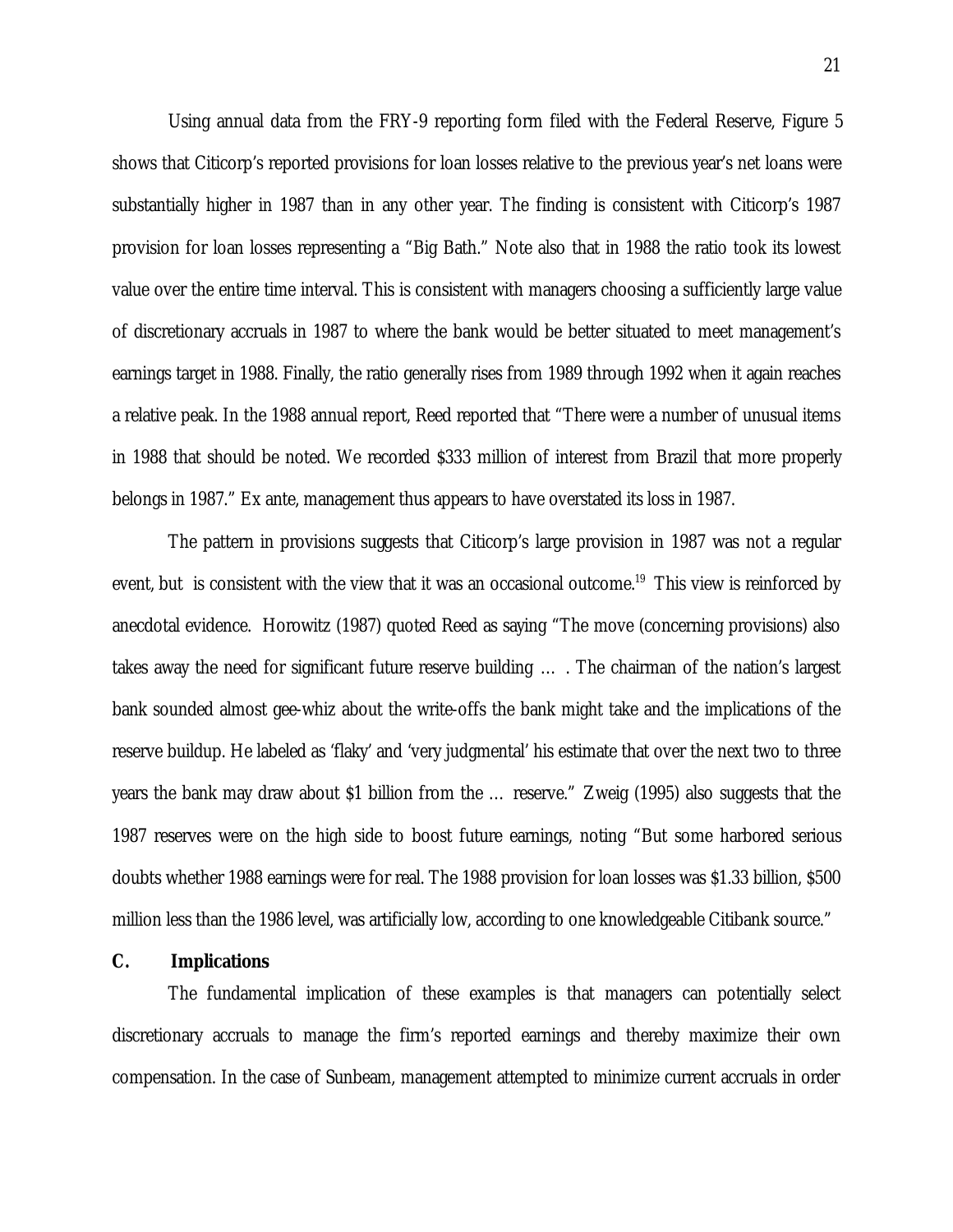to maximize current earnings. Citicorp's occasional large provision for loan losses was potentially driven by management's inability to meet a current earnings target and subsequent intent to take the largest provision possible to better position the bank to meet its next year's earnings target. Not all managers and firms have an incentive to smooth earnings.

#### **V. Conclusion**

Several papers using different models have produced two general implications for managing earnings; firms should always smooth earnings or they should sooth except when the target is unattainable --- in which case they should take a big bath. This paper shows that both results may be obtained in the same model by changing a few parameter values. Moreover, we show that two other policies, Live for Today and Maximize Variability not previously found in the theoretical literature, may also be generated within the same model. Our results may be of assistance in developing models that link optimal compensation policy to earnings management by illustrating how the different elements in compensation systems influence earnings management. Our results may also assist empirical work on earnings management by highlighting the need to understand management compensation.

We also examine circumstances surrounding the use of accruals at Sunbeam in 1996-1997 and at Citicorp around its 1987 dramatic one-time increase in provisions for loan losses. We find that these firms' management of earnings was consistent with our theory, in particular, that their respective management compensation policies for the CEO encouraged earnings management that is consistent with the Live for Today and Occasional Big Bath strategies, respectively.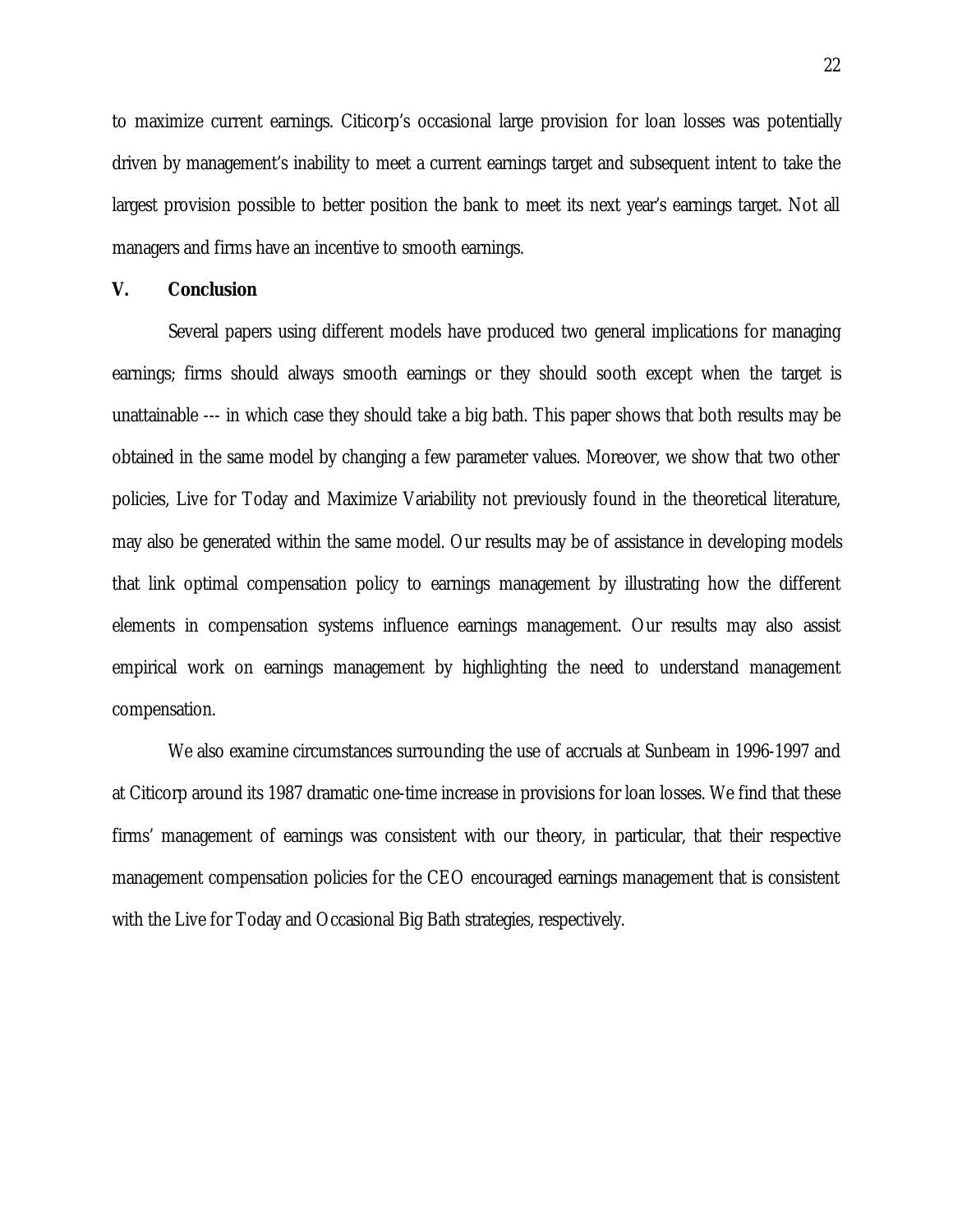#### **Endnotes**

- 1. The remarks by Chairman Levitt were to the NYU Center for Law and Business on September 28, 1998. See Loomis (1999) for a discussion of the SEC's overall efforts to address corporate earnings management.
- 2. A potential weakness of the studies of Healy (1985) and Degeorge, Patel and Zechhauser (1999) is that they may use suboptimal compensation functions because the parameters of their compensation function are not determined in an explicit model of shareholder wealth maximization. However, the type of compensation functions analyzed by Healy and Degeorge, et al. are of more than theoretical interest as these types of functions are observed in practice. The models by Lambert (1984) and Fudenberg and Tirole (1995) are no more general because the form of their compensation function is determined outside the model with at most a few parameters determined endogenously. Dye (1988) does allow for a general compensation function, but the more realistic version of his model may result in increased income variability. Dye defines income smoothing as the firm managing earnings to boost income in one period and reduce it in the following period, or vice versa. In the first version of the model, the manager cannot shift consumption from one period to another and income smoothing follows directly (for his definition of smoothing but likely to hold under most definitions.) In the second model, Dye demonstrates that the manager would shift income across periods if the manager could borrow or save provided that the cost of borowing and return to savings are not equal to the expected return from shifting income from one period to the next. The second version leaves open the possibility that the manager might always boost first period income or might always defer first period income. This result qualifies as income smoothing under Dye's definition, but would fail under many other reasonable definitions.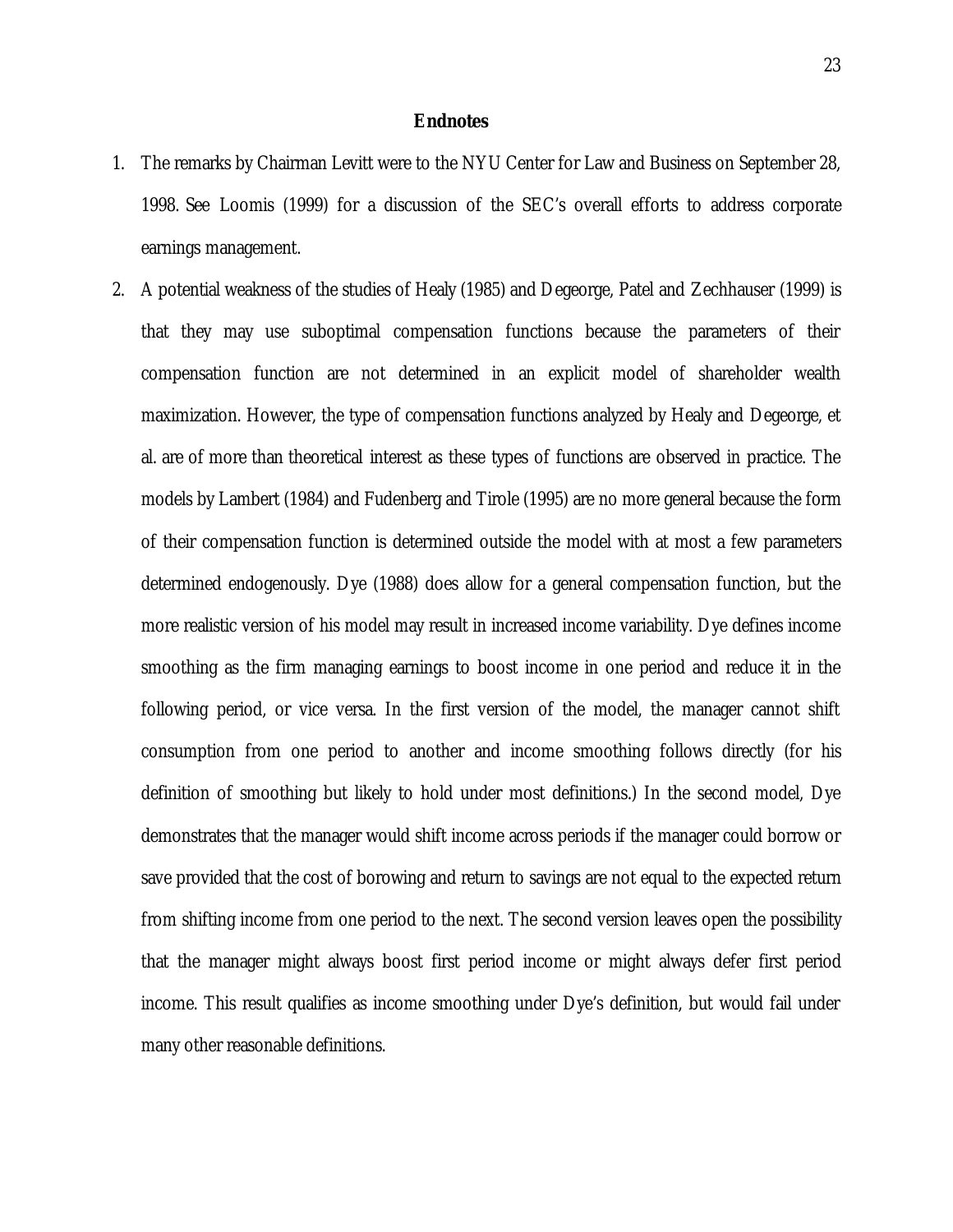- 3. The model may also be applied to revenue increasing accruals by interpreting these accruals as negative expenses.
- 4. The setting is similar in that both frameworks depend on the manager being subject to a penalty for underperforming.
- 5. The inclusion of a variable penalty for missing the earnings target seems inconsistent with the manager earning a fixed salary. One way of interpreting this penalty would be that the probability that the manager would be fired is an increasing function of the amount by which the firm misses its earnings target.
- 6. See Brooks (1998) who documents circumstances surrounding the SEC's requirement that SunTrust restate its loan loss provisions to lower its loss allowance.
- 7. Dechow and Sloan (1991), also argue that the reduction in R&D expenditures is less likely if the CEOs' compensation and/or wealth is also tied to firm value. Thus, if CEOs have contracts that provide stock-based compensation, it is less likely that they will lower firm R&D expenditures. Their empirical results are consistent with this hypothesis. R&D expenditures are generally reduced less during a CEO's final years if the CEO owns stock and stock options in the firm. These results would not necessarily carry over to accruals management because there is not necessarily a direct relationship between the strategic change in discretionary accruals and firm value. Accruals management does not change the firm's investment policy, unlike R&D expenditures. Thus, stock and/or stock option ownership may not mitigate the effects of discretionary accruals.
- 8. Dechow and Sloan (1991) also investigate whether the same relationships hold true for accounting accruals, but find no statistical relationship. One interpretation of this result is that CEOs do not manage accruals any differently as they approach departure. However, the empirical analysis only looks at the growth rate of total accruals and lacks any control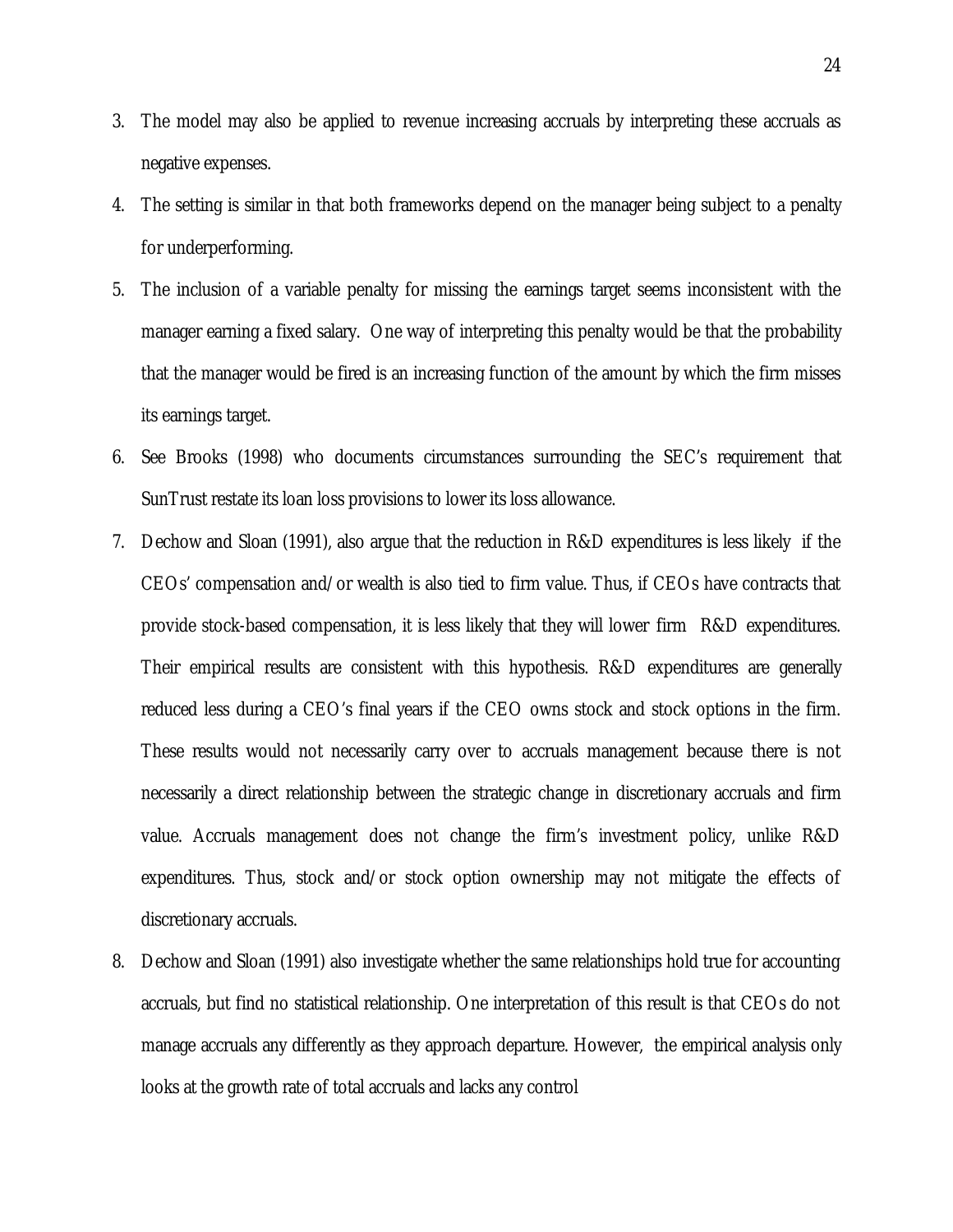for the non-discretionary elements of accruals. Thus, their inability to find accruals management may simply reflect a lack of power in their tests. Dechow and Sloan (1991) also rovide a case study of CEO turnover at Merck & Co. Their evidence on overall accruals is mixed, possibly reflecting a lack of controls for non-discretionary accruals. However, the one accrual that they specifically mention, pension liabilities, was changed by management in a way that boosted reported net income in the year of CEO retirement.

- 9. Business Week (1998) reported that Dunlap demanded the support of the Board of Directors of Sunbeam and got angry when he failed to get it stating, "Either we get the support we should have or Russ (chief financial officer) and I are prepared to go….Just pay us." Dunlap has filed a lawsuit against Sunbeam requesting payment for lost services.
- 10. Jonathan Laing (1998) identifies numerous strategies that Sunbeam presumably followed to shift expenses to 1996 and shift income to 1997. See "Dangerous Games," Barron's, June 8, 1998.
- 11. In October 2000, Sunbeam's stock was trading around \$1 per share.
- 12. In October 1987, Dunlap hired Morgan Stanley Dean Witter to help Sunbeam find a buyer according to Business Week (1998).
- 13. This analysis of Sunbeam concentrates on its management of accruals because it is the focus of the research and is not intended to imply that the firm's subsequent difficulties were due to accruals management. Sunbeam's fate was almost entirely determined by the operating decisions made by management during the period before and after Dunlap's tenure as CEO.
- 14. Although Dunlap stood to make substantial gains if he had turned the firm around and sold it, the losses he incurred on his personal investment in Sunbeam stock appear to have exceeded his earnings while he was CEO of Sunbeam.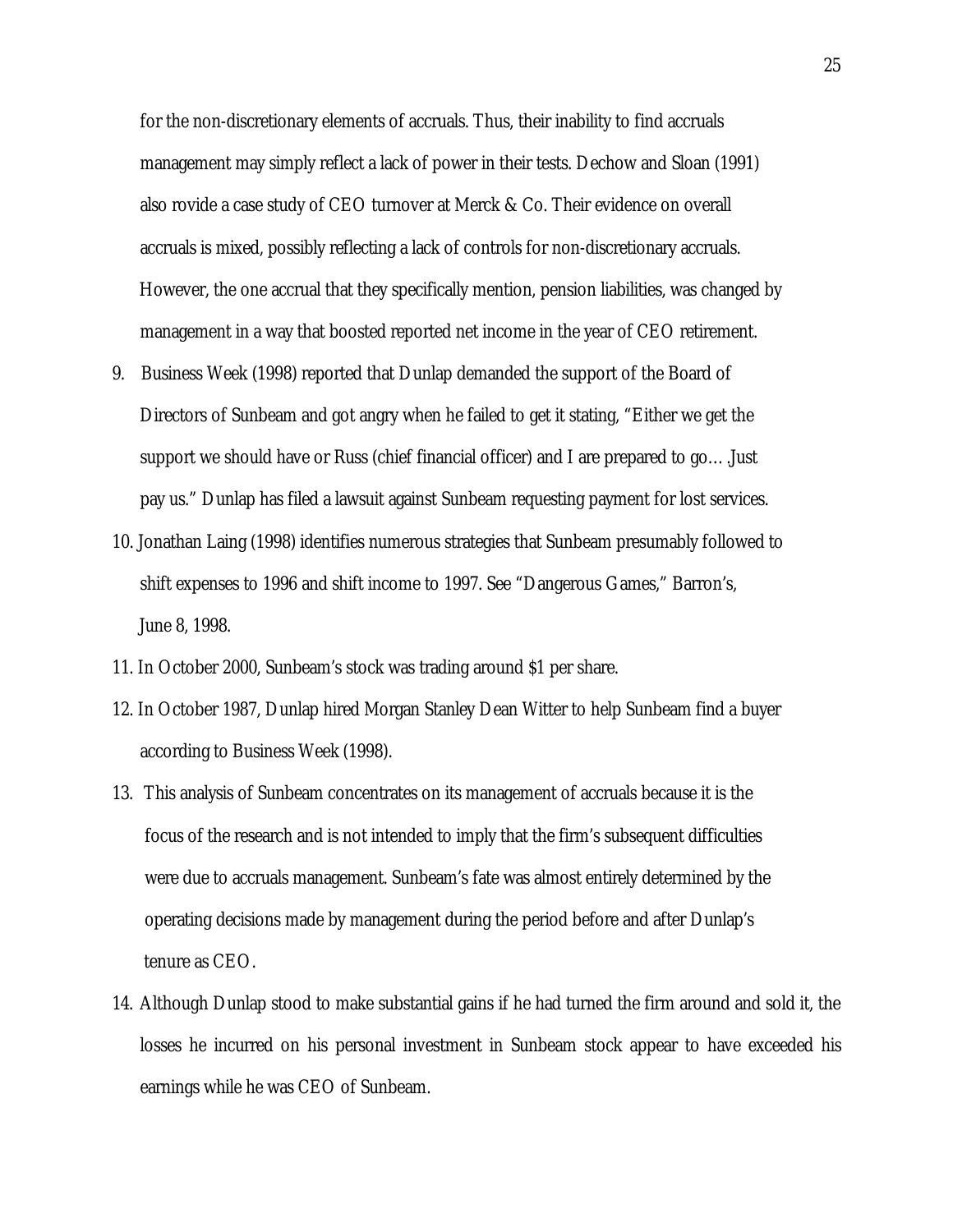- 15. Using standard event study methodology, Musumeci and Sinkey (1990) document conditions surrounding Citicorp's announcement and the reaction of common stock prices of the 25 largest U.S. bank holding companies around the time of the announcement.
- 16. Zweig (1995 ) claims that John Reed, CEO of Citicorp, was angry at Volcker for forcing Citicorp to participate in the refinancing.
- 17. Musemici and Sinkey (1990) argue that Citicorp's management was signalling both future loan charge-offs and a more aggressive posture in negotiating terms for paying off debt to less developed countries. These objectives may also be consistent with maximizing managers' compensation.
- 18. Musemici and Sinkey (1990) demonstrate that most of the top 25 banking organizations increased their loan loss allowances immediately following Citicorp's decision. In general, it would have been difficult not to set aside additional reserves unless the bank had already written down the loans to a value near what Citicorp and other banks deemed appropriate because regulators and accountants would have required it.
- 19. Similar results for 1987, 1988 and the 1990-1992 period are obtained for the ratios of loan loss provisions to the previous year's allowance for loan losses, and the ratio of provisions to the current year's net charge-offs. Figures demonstrating these relationships are availabe upon request.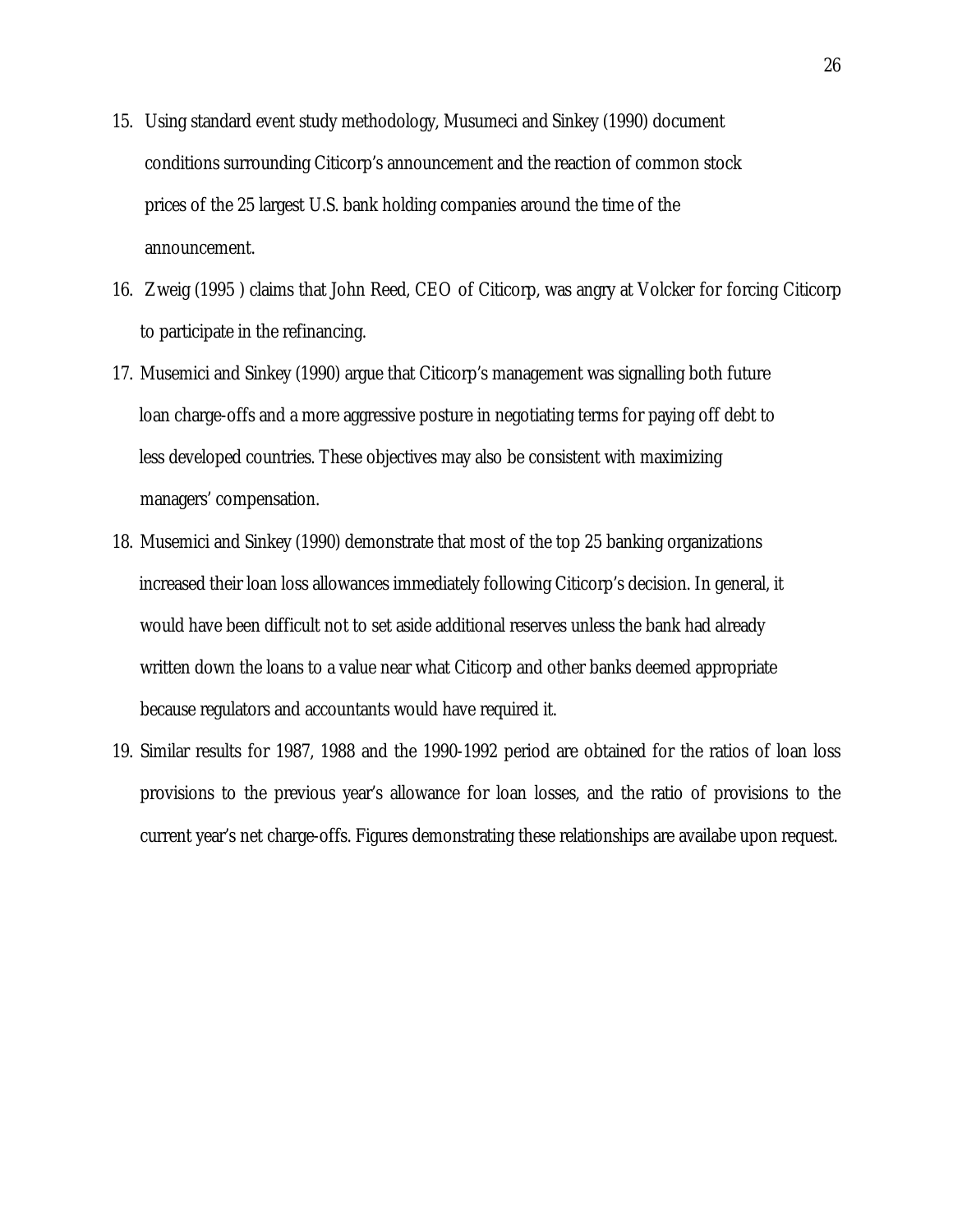#### **References**

- Ahmed, Anwer S., Takeda, Carolyn, and Thomas, Shawn. "Bank Loan Loss Provisions: A Reexamination of Capital Management, Earnings Management and Signaling Effects." *Journal of Accounting and Economics* 28 (August 1999).
- Brooks, Rick. "SunTrust Banks Restates Earnings for 3 Past Years." *Wall Street Journal* (November 16, 1998), A8.
- Byrne, John A. "How Al Dunlap self-destructed." *Business Week* (July 6, 1998): 58-61, 64.
- Collins, Julie H., Douglas A. Shackelford, and James M. Wahlen. "Bank Differences in the Coordination of Regulatory Capital, Earnings, and Taxes" *Journal of Accounting Research* 33 (Autumn 1995): 263-91.
- Degeorge, Francois, Jayendu Patel and Richard F. Zechhauser. "Earnings Management to Exceed Thresholds.\*" *The Journal of Business* 72 No. 1 (January 1999): 1-34.
- Dechow, Patricia and Richard Sloan, "Executive Incentives and the Horizon Problem." *Journal of Accounting and Economics* 14 (1991) 51-89.
- Dechow, P., R. Sloan, and A. Sweeney. "Detecting Earnings Management." *Accounting Review* 70 (April 1995) 193-225.
- Dye, Ronald A. "Earnings Management in an Overlapping Generations Model." *Journal of Accounting Research* 26, (Autumn 1988), 195-235.
- Fudenberg, Drew, and Jean Tirole. "A Theory of Income and Dividend Smoothing Baased on Incumbency Rents." *Journal of Political Economy* 103 (February 1995).
- Healy, Paul M. "The Effect of Bonus Schemes on Accounting Decisions." *Journal of Accounting and Economics* 7 (1985) 85-107.
- Horowitz, Jed. "Cool Reed Smiles at Watershed." *American Banker*, (May 21, 1987), pp. 1, 22, 23.
- Lambert, Richard A. "Income Smoothing as Rational Equilibrium Behavior." *Accounting Review* 59 (October 1984): 604-617.
- Laing, Jonathan, "Dangerous Games." *Barrons,* (June 8, 1998).
- Loomis, Carol J. "The Crackdown is Here: Quit Cooking the Books." *Fortune* 149 No. 3 (August 1999): 75-92.
- Musemeci, James J. and Joseph F. Sinkey, Jr. "The International Debt Crisis and Bank Loan- Loss-Reserve Decisions: The Signaling Content of Partially Anticipated Events." *Journal of Money, Credit, and Banking* 22, No. 3 (August 1990): 370-387.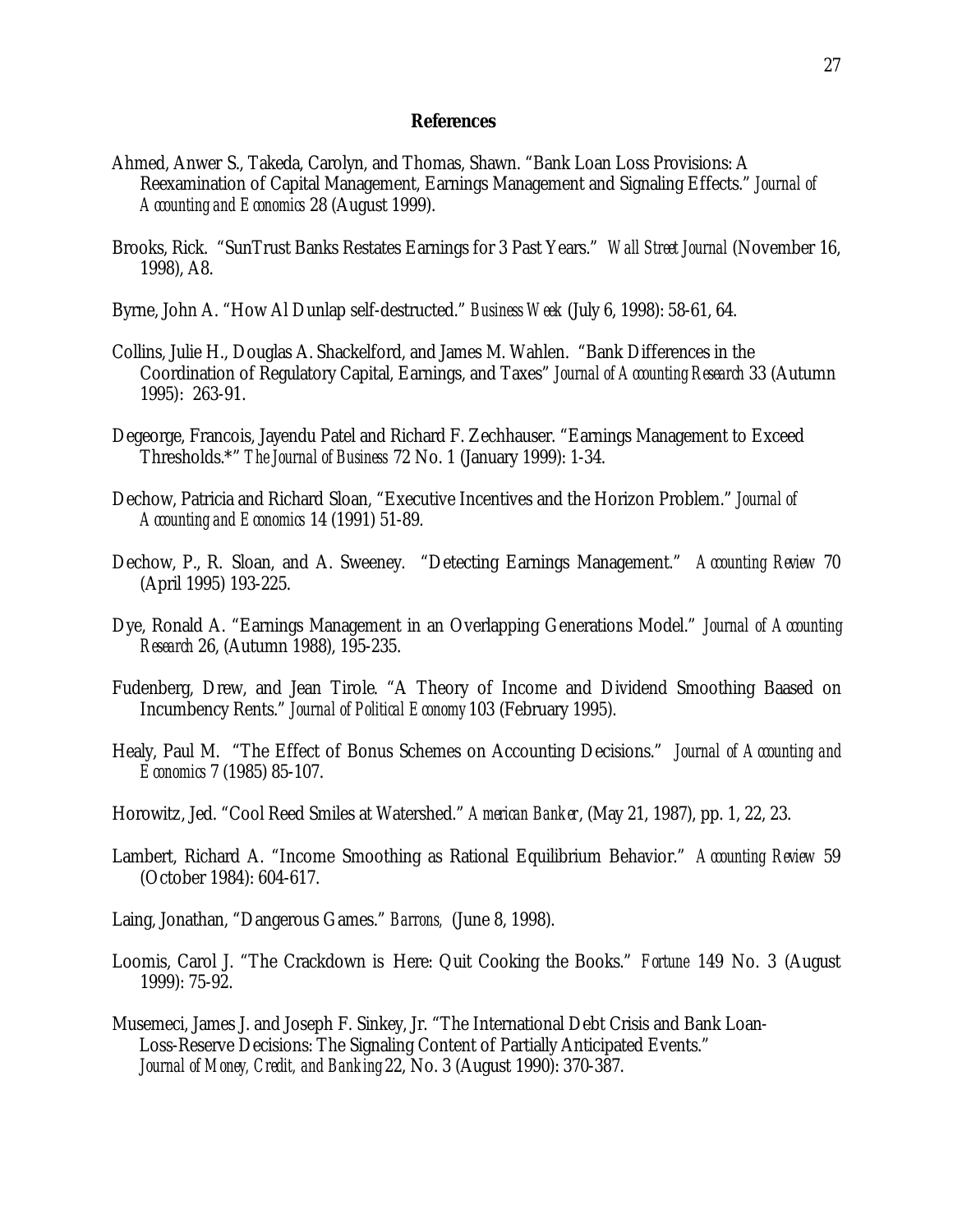- Subramanyam, K. R. "The Pricing of Discretionary Accruals." *Journal of Accounting and Economics* 22 (August-December 1996): 249-281.
- Zweig, Phillip. *Wriston: Walter Wriston, Citibank, and the rise and fall of American financial supremacy*. Crown, New York. (1995).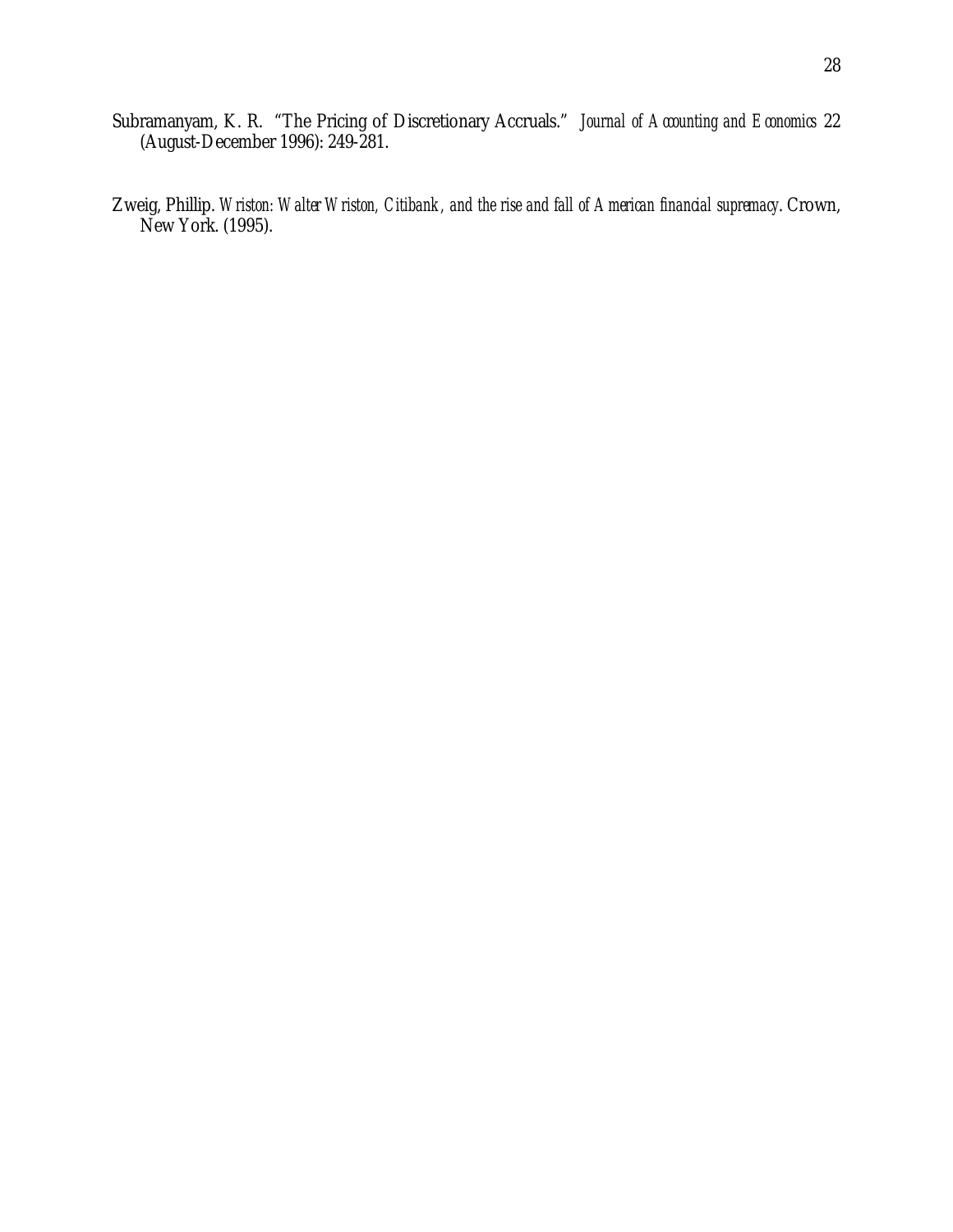



Strategy: A manager always minimizes discretionary accruals.

# where

*ME* = discounted value of managerial earnings, and

 $DA_t$  = discretionary loan loss provisions at time t,

 $DA<sub>t</sub><sup>*</sup>$  = the level of discretionary loan loss provisions such that managers exactly meet their time t earnings target.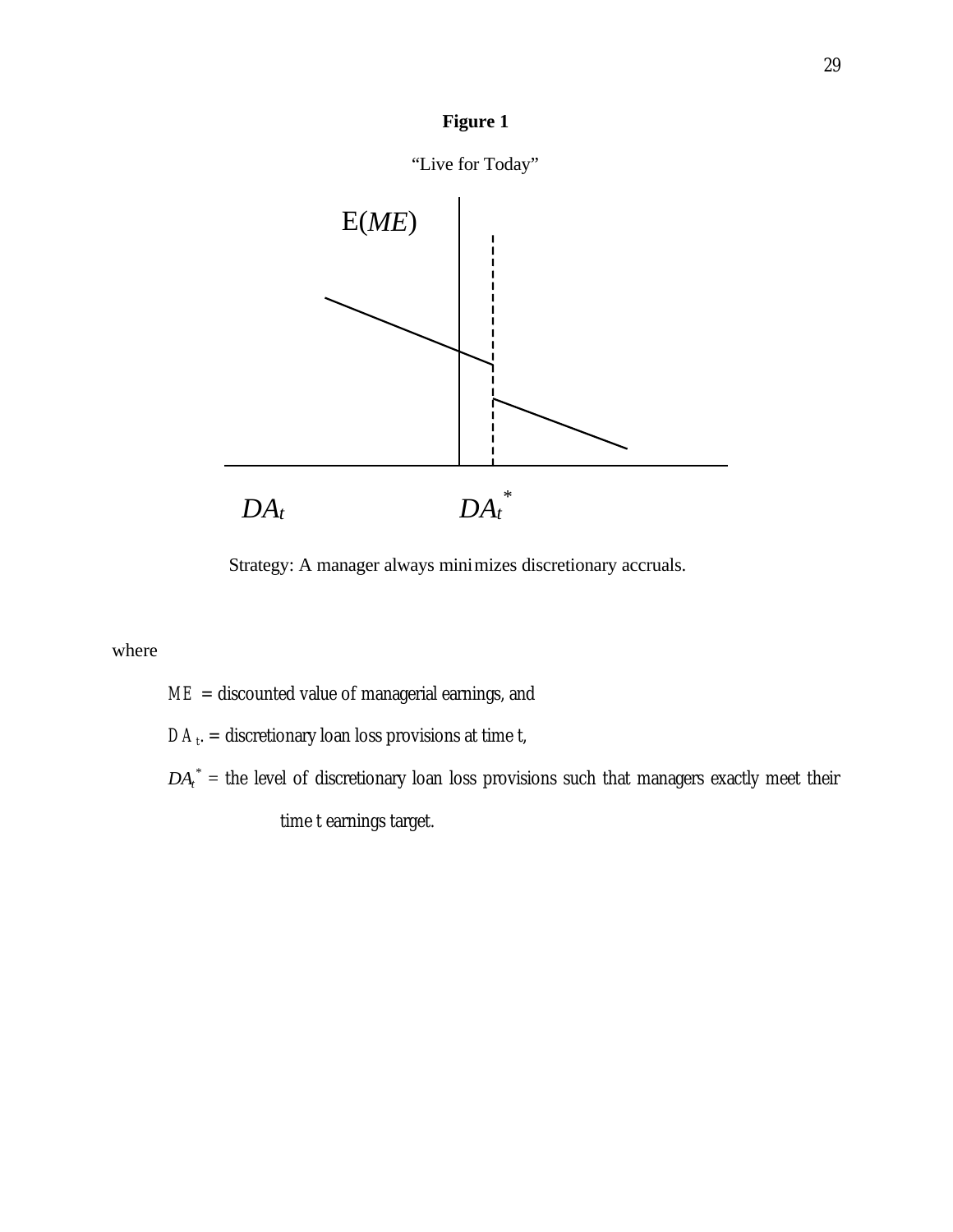





Strategy: If possible, a manager will exactly attain the net income target.

- If latent earnings are above the target, a manager will maximize DA.
- If latent earnings are below the target, a manager will minimize DA.

# where

*ME* = discounted value of managerial earnings, and

 $DA_{t}$  = discretionary loan loss provisions at time t,

 $DA<sub>t</sub><sup>*</sup>$  = the level of discretionary loan loss provisions such that managers exactly meet their time t earnings target.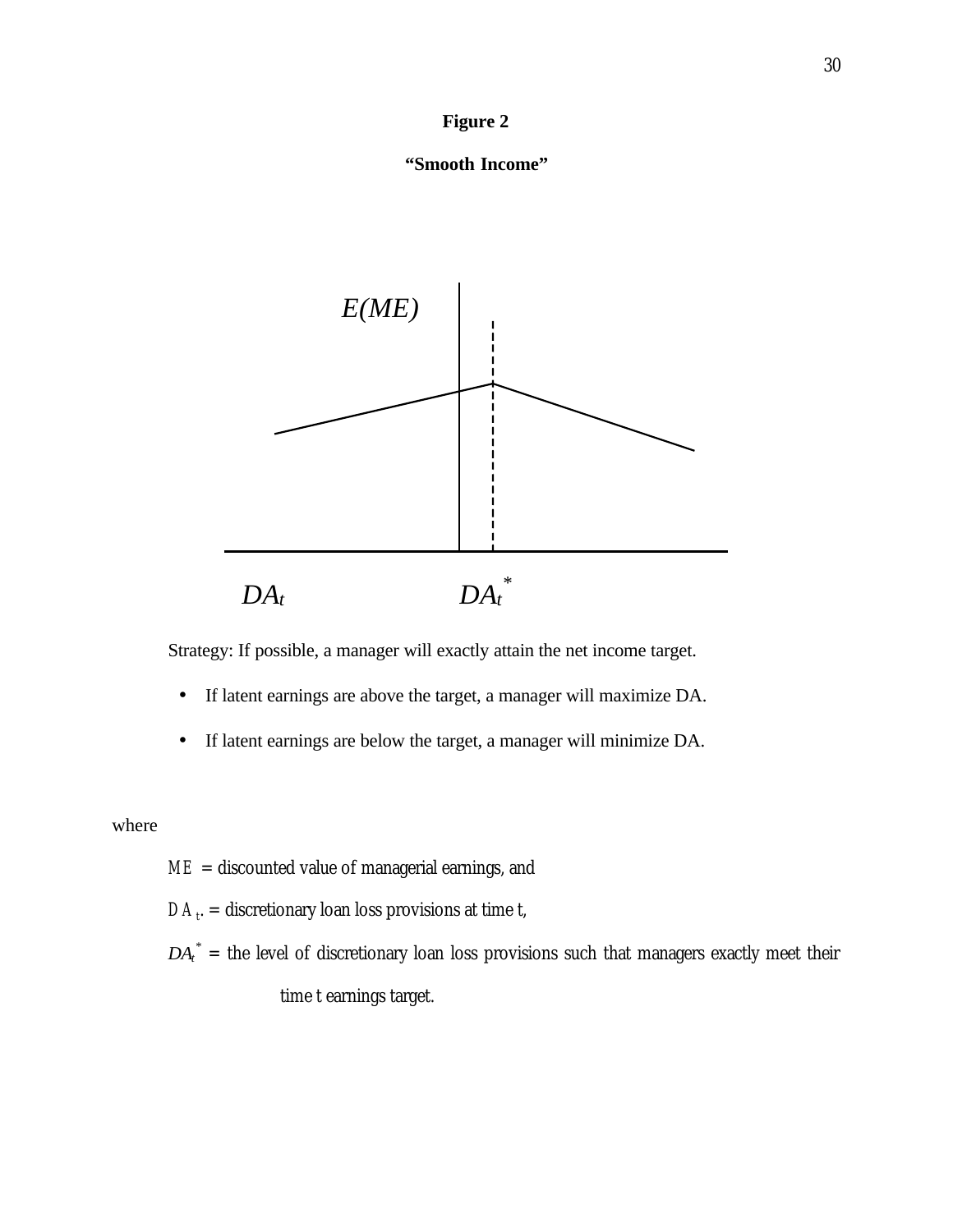





Strategy: If possible, a manager will always attain the net income target.

If it is not possible to attain the target, a manager will always report the maximum

DA permitted.

# where

*ME* = discounted value of managerial earnings, and

 $DA_{t}$  = discretionary loan loss provisions at time t,

 $DA<sub>t</sub><sup>*</sup>$  = the level of discretionary loan loss provisions such that managers exactly meet their time t reported earnings target.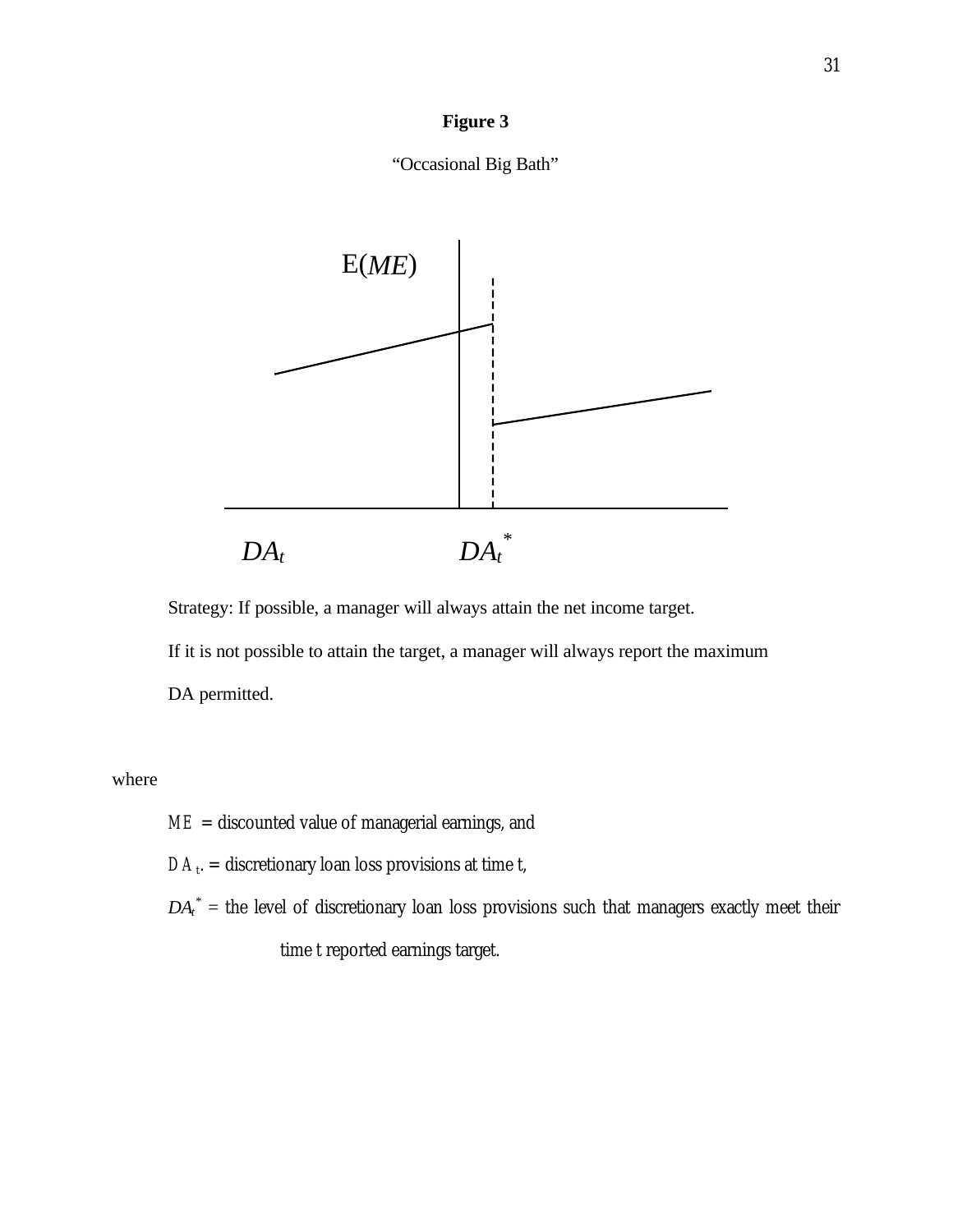





Strategy: A manager will select DA in order to move the firm farther away from it's net income target.

# where

*ME* = discounted value of managerial earnings, and

- $DA_{t}$  = discretionary loan loss provisions at time t,
- $DA_t^*$  = the level of discretionary loan loss provisions such that managers exactly meet their time t earnings target.